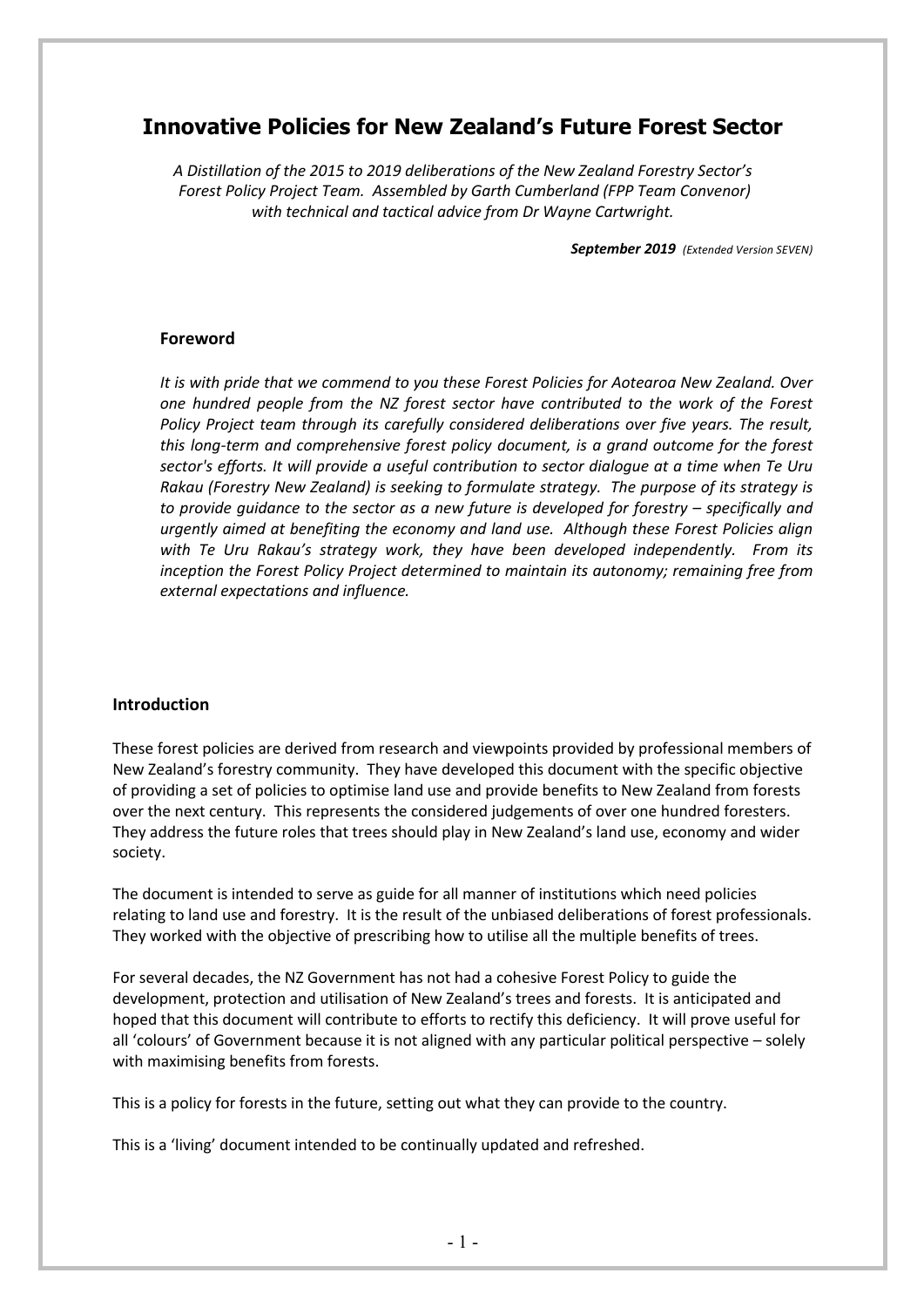### **Terminology**

This document uses the following terminology:

- 1. A **forest** is an area of trees of any age, regardless of species, tenure or the purpose for which the trees are managed.
- 2. The **forest sector** is comprised of the persons who contribute to, make use of, or have an interest in forests in any way.
- 3. A **forest policy** is a set of enduring and visionary statements encompassing matters concerning New Zealand forests and their uses. Forest policies guide formation of **strategies**  and **action plans** that have targeted outcomes and timeframes.
- 4. **Forestry** is the science and practice of creating, managing, using, conserving, and regenerating forests to achieve human and environmental benefits. Forestry is practiced in plantations and natural stands. Forest policies state or imply future roles for both.

### **Core Principles**

These policies for future forests are based on innovative core principles:

### **Core Principle: The Future NZ forest sector will encompass a wide scope:**

- 1. Establishing and operating commercial forests and wood processing that provide direct economic benefits to New Zealand.
- 2. Establishing and sustaining forests that sequester carbon dioxide, with or without other purposes.
- 3. Sustaining and expanding forests that conserve, protect and regenerate biodiversity and ecosystems.
- 4. Establishing and sustaining forests that mitigate risks of erosion and flooding.
- 5. Managing forests that provide sustained aesthetically attractive landscapes, and opportunities for recreation, tourism, Maori interests and sociocultural wellbeing.
- 6. Mitigating in all forests the future risks from predators, pests and pathogens.
- 7. Managing forests in ways that align with priorities of regional development through generating employment, growth and other economic benefits.

This is the scope of the forest sector that can be identified at present. Additions that have merit may well emerge in the future.

It is emphasised that this view of the future scope of the forest sector encompasses all New Zealand forests (exotic and indigenous, industrial and protection). Policy impacts all members of the New Zealand forest community – those who work in and with forests and who process and trade their products. It is logical to include all forests in a co-ordinated forest sector policy because they already have similarities and they will play increasingly important complementary roles in the changing environmental conditions brought about by global climate change.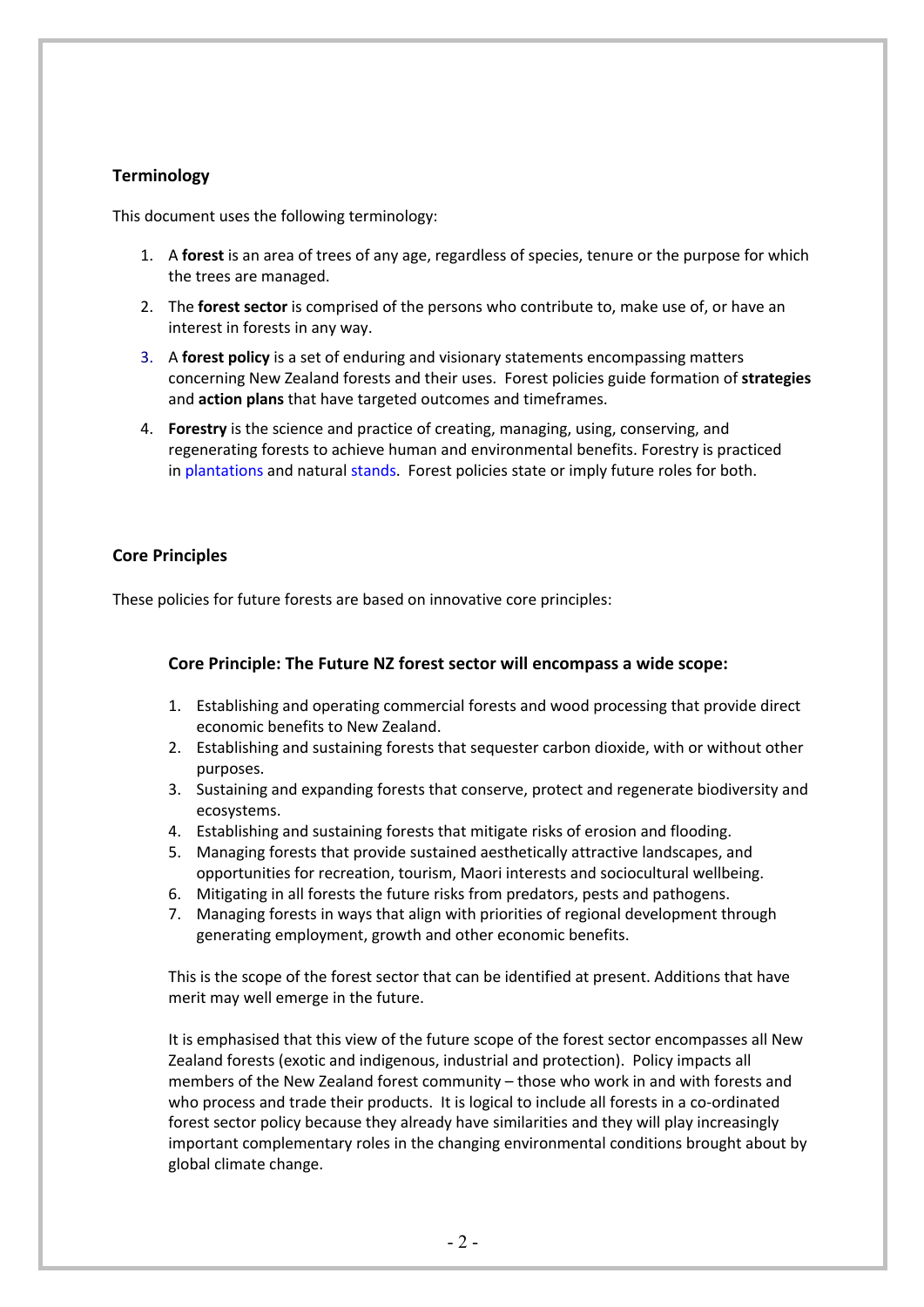## **Core Principle: Government adopts an enduring set of forest sector policies that have the objective of achieving the outcomes that are best for New Zealand, through both the actions of the private sector, and directly by Government.**

New Zealand needs a comprehensive and effective forest sector policy that establishes and maintains a sound basis for decisions made by both Government and private enterprise. This document would serve well as a contribution to formation of this Government policy.

**Core Principle: Forest sector policies are developed and implemented jointly by several parts of Government including economic development, regional development, climate change (both adaptation and mitigation), energy, conservation, ecosystem recovery, biosecurity, Maori interests, and tourism.**

The various aspects of forest policy span across several or all of these parts of Government. Hence a collaborative and coordinated approach is necessary.

### **Core Principle: The land-use aspects of forest policies are regarded as an important part of overall land use policy**.

Traditionally, commercial forests have competed for use of productive land – mainly with pastoral agriculture – on a strictly economic basis. Land use policy has now begun to widen to include introduction of forests to mitigate risks to land threatened by floods and erosion, and to provide watershed management that reduces the intensity of downstream flooding of land and settlements. In addition, land use policy is increasingly recognising the contribution of trees to sequestration of atmospheric carbon dioxide. In yet other land uses, non-monetised values from forests may result in them being introduced.

Hence, as a general principle, forest sector policies must align with and complement wider land use policies.

### **Core Principle: Forest sector land use policies are informed by complete and objective analysis of the merits of alternative uses of each category of land under consideration**. **Every analysis includes proper accounting of externalities that have previously been ignored.**

This addresses the confusion and mistakes that have arisen in the past when, for example, assessment of the merits on conversion of forest to dairy farming ignored the effects of both alternatives on ecosystems, especially those associated with waterways. These assessments also ignored the impacts of the alternatives on GHG emissions and carbon sequestration.

**Core Principle: Forest sector land use policies (and land use policy as a whole) recognise the value of ecosystem services – economic, social, and environmental – and use this information objectively in determining and reporting the value of each alternative use of land.**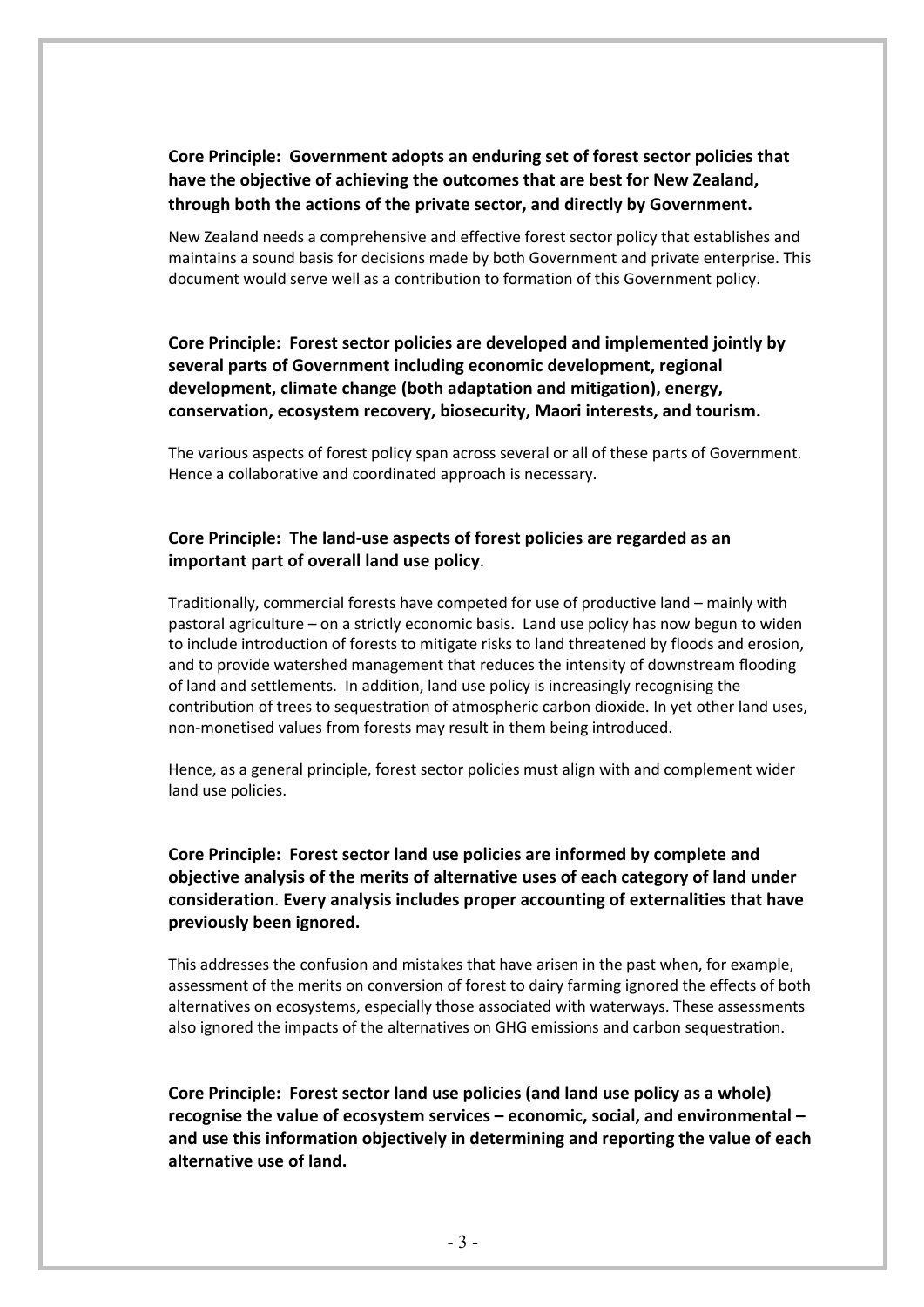Ecosystem services from land use provide huge benefits to the New Zealand economy and its people. These services are often taken for granted and not recognized. Because they are not monetized, the benefits are not properly valued. Ecosystem services from land use by forests are subtle and diverse. They include storage of atmospheric carbon, reduction of soil erosion and stream contamination, controlling storm water flows, conserving native flora and fauna, and providing opportunities for recreation and tourism. It is thought that the combined value of ecosystem services to New Zealanders total many billions of dollars annually. More precise evaluation of forest ecosystems is in progress. The numbers emerging are significant, but forest owners rarely receive monetary reward for the ecosystem services that their forest investments provide to New Zealand.

### **Core Principle: Forest sector policies identify the roles for forests in the major adaptations and transformations that New Zealand will inevitably implement as it responds to profound future global change that will be beyond any recorded human experience.**

Much of this profound change will be driven by global warming and climate change. These changes will arise through direct physical and biological impacts, and also indirectly through the effects on the New Zealand of major shifts and disruptions in the global economy and financial systems. Future insight about the physical and biological effects is now wellaccepted, to the extent of several declarations of 'Climate Change Emergencies'. The indirect economic effects of climate change have received less attention as yet. The impact of them is likely to be very substantial.

These forest sector policies ensure that they contribute to positive outcomes for New Zealand through assisting with adaptation and mitigation and by contributing to the transformative adjustments in the economy that will be needed.

Other substantial economic, social and geopolitical changes will arise globally from shifts in the sources of energy and their cost, reduced availability of water, declining capacity for land-based food production and fisheries in the face of ecosystem degradation, and global population growth. All will impact substantially on New Zealand, including its forest sector.

#### **Forest Sector Policies**

The following sections establish policies for each of the seven aspects of the forest sector that are listed in Principle 1 above. Reflecting the very essence of forests, all policies are long-term. Nevertheless, many of the policies should be implemented immediately and will have short term effects as well as enduring relevance and outcomes.

#### **Policy Section 1:**

### **Establishing and operating commercial forests and wood processing enterprises that provide direct economic benefits to New Zealand**

This section first reviews the seven aspects of commercial forests and wood processing, then proposes two sets of policies – one set for production and the other for processing.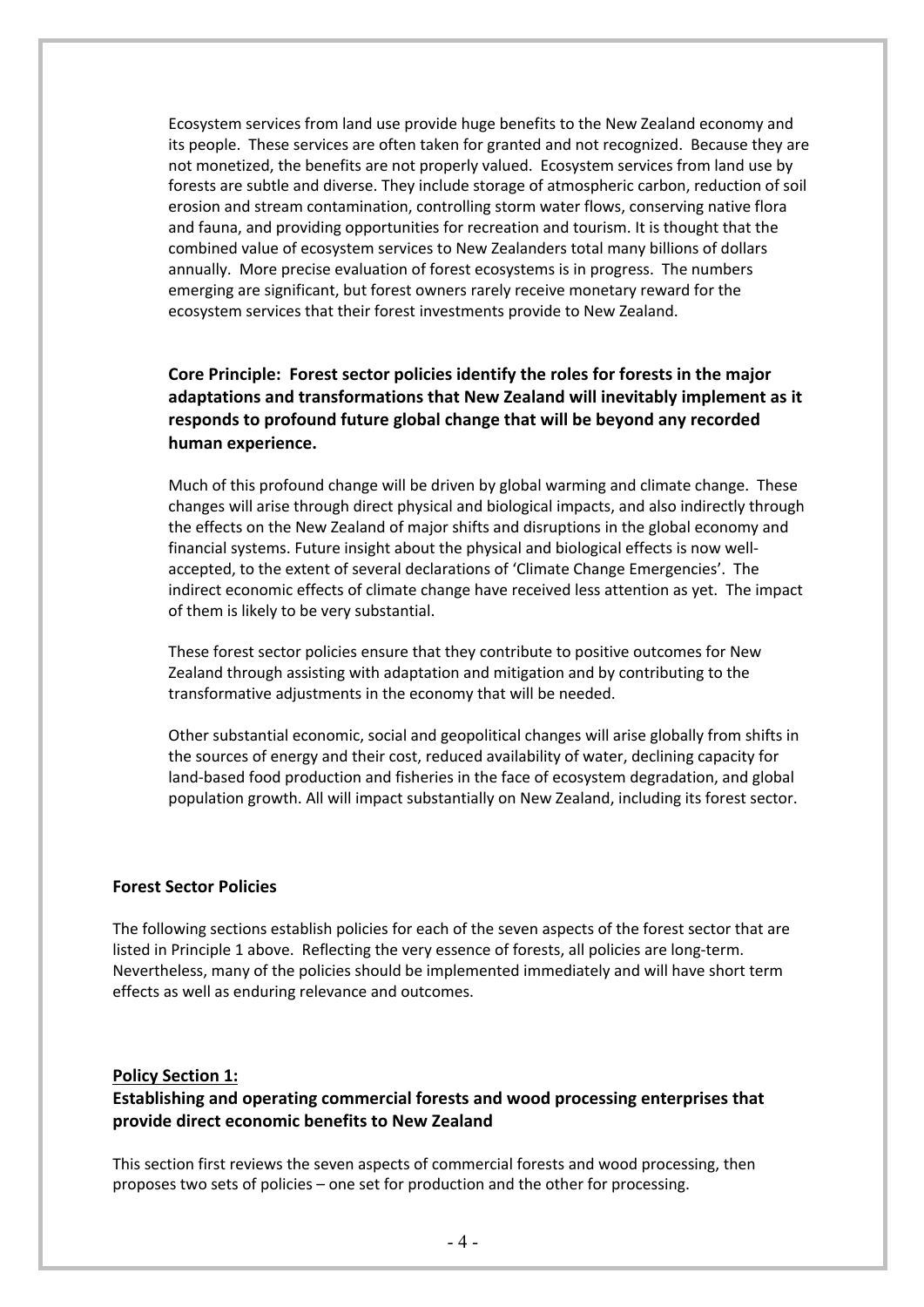### **Commercial forest size and economic outcomes**

New Zealand has 9.5m hectares of forests. Of this, has 7.8m hectares are native indigenous forests and 1.7m hectares are exotic plantations, upon which most of the sector's commercial operations are based. Ninety percent of the present 1.7m hectares of plantations are monocultures of *Pinus radiata*. The majority are privately owned, with just 6% in central or local Government ownership.

Large plantations account for 64% of exotic forests, while 36% is in stands of between 5 and 40 hectares that are operated by an estimated 14,000 foresters. The smaller woodlots provide the greatest volume of logs from 'alternative' exotic tree species – other than *Pinus radiata*. Small forests are anticipated to increase numerically and produce a large proportion of the expansion of New Zealand commercial forests.

In addition to profits returned to New Zealand forest owners, the economic benefits to the nation from forests include:

- (a) Employment 9,500 jobs in forest growing, logging and associated services, and 12,000 jobs in processing and manufacturing beyond the forest gate.
- (b) Supply of local inputs at all stages in forest-based value chains.
- (c) Vegetative cover for water catchments that reduces pollution of water from erosion and mitigates flooding of downstream farmlands and urban areas. It is believed that these benefits are worth billions of dollars annually.
- (d) When free of clear felling, forest landscapes are visual resources that appeal to tourists, adding in a general way to the appeal of New Zealand as a tourism destination and thereby contributing to the size of economic benefits from tourism.

It is noted that profits taken offshore from the high proportion of large commercial forests that are in foreign ownership do not benefit the New Zealand economy.

Commercial forests earn more than \$5b from exports and \$3b from domestic sales. Unprocessed logs account for 50% of export receipts. This proportion has been increasing. The other half of exports are processed in New Zealand, primarily as sawn timber but also including manufactured products. The forest and wood products category is the economy's third largest export earner. Production of logs and lumber is attractive to a category of investors.

### **Impacts on commercial forests of global warming and climate change**

The inevitability of global warming and climate change is now well accepted, to the extent that 'Climate Change Emergencies' are being declared globally and in New Zealand. Science suggests that the effects of these major changes on commercial forests will be both biological and physical:

- (a) Increasing risk of incursion of new pests and pathogens due to a warmer environment.
- (b) The risk that current species especially *Pinus radiata –* will thrive less well in future conditions that have more extremes of drought and rainfall and have average warming of at least 1.5 degrees C and, much more plausibly, 2 degrees C and higher.
- (c) The certainty that cyclones of 'Bola intensity' will occur and become more frequent.

Both Government and commercial foresters appear to have been reluctant to acknowledge these effects, to assess their impact on commercial forestry, and to prepare and implement plans that address them. This glaring deficiency should be rectified immediately.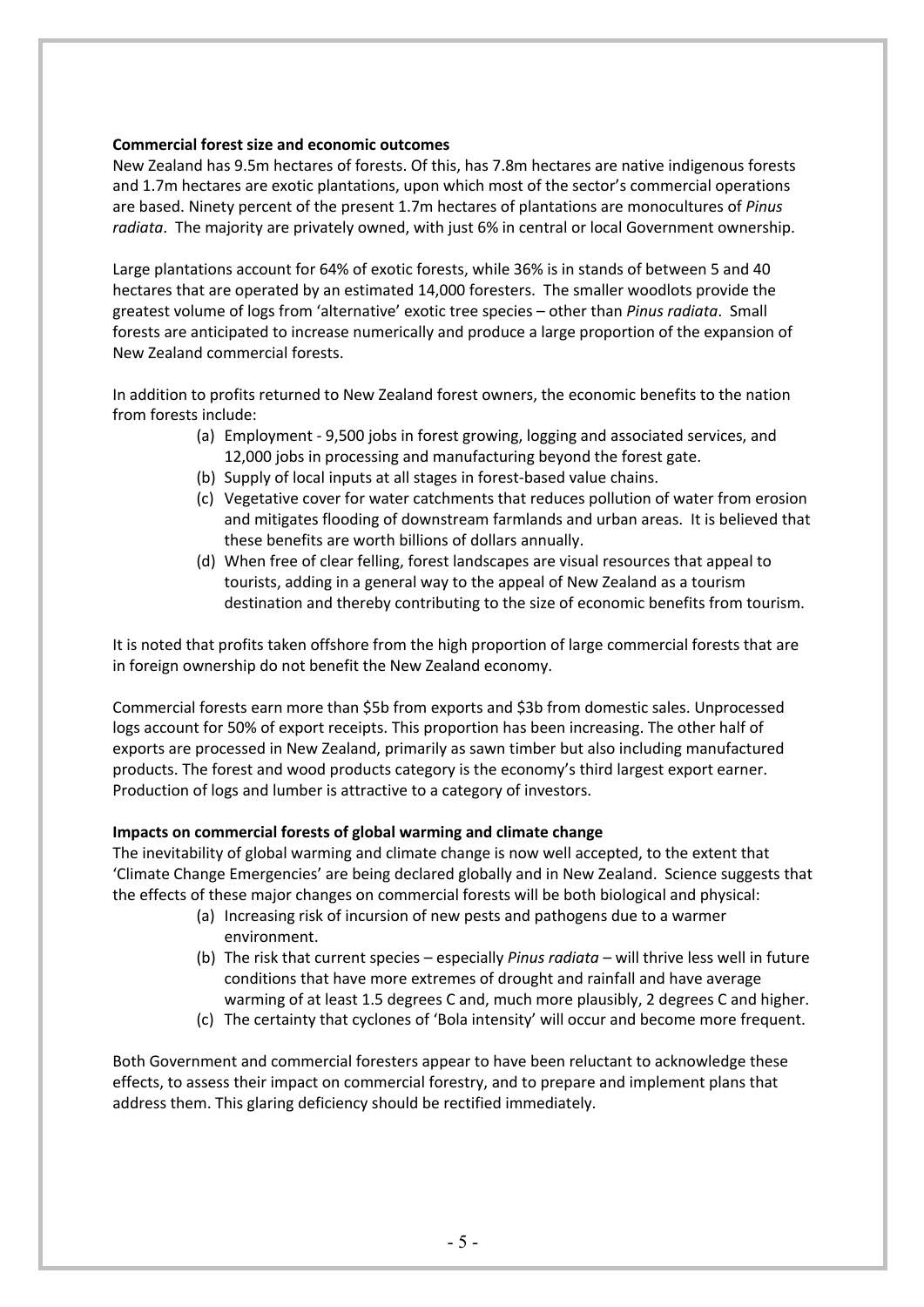### **Towards sustainable forest management and standards**

Commercial forest owners and managers will increasingly adopt sustainable management practices simply to improve profitability. These practices will require that environmental and social considerations rank alongside economic outcomes in all management decisions and assessments of investment in forests. The commercial forest sector has to address three major issues as it takes this way forward:

- (a) Clear-felling of large tracts of land is of particular concern to the public. One reason for this is the dramatic visual impact and loss of aesthetic value. Aesthetics are an important determinant of public approval of commercial forestry. Day to day visual impacts of forests play a major role in determining public trust in the sector. Large scale clear-felling risks this trust. Another reason for concern, is that contiguous clear-felling causes abrupt changes to the ecosystems of large tracts of land. This concern is intensifying as the public becomes more aware of the principles of ecosystem degradation.
- (b) The instability of harvest slash on steep land, causing severe down-stream damage and ecosystem degradation, is another public issue.
- (c) A third public concern is the need to share roads with logging trucks.

Both Government and commercial foresters appear to have been reluctant to acknowledge these effects, to assess their impact on commercial forestry, and to prepare plans for managing adaptation to them. This glaring deficiency should be rectified immediately by strengthening implementation of practices that have already been documented. For instance, Independent certification practices – undertaken by internationally accredited organisations such as the Forest Stewardship Council (FSC) established in 1993 and the Programme for the Endorsement of Forest Certification (PEFC) in 2016 – serve to ameliorate public concern about the sector. Both agencies endorse standards for forest products – by assessing the entire production chain – forest growing, management and harvesting processes – including aesthetics. Thus product certification corroborates the Social Licence for forest operations.

Further, the forestry sector adopted in 2018 the *National Environmental Standards for Plantation Forests* (NES) which is linked to the Resource Management Act. Compliance with NES standards enables foresters to circumvent many mundane and repetitive consent procedures, reducing their costs. The New Zealand Forest Owners Association's excellent *Environmental Code of Practice for Plantation Forestry* highlights best practices to minimizing forests negative impacts. It recommends that at the time of forest establishment (including post-harvest replanting), forest managers should consider the biodiversity impacts, the rotation-long landscape values of the trees being planted, and risk of the trees 'escaping' as wildings.

#### **Wood residues as bio-fuel**

At present, most harvest slash lies unused. For some time, advocates have proposed that this material be used as a source of energy, via a number of alternative processes, as an alternative to burning fossil fuels. The argument has been that burning fossil fuels releases new carbon to the atmosphere, whereas burning slash is simply part of the carbon cycle and circulates carbon that has been in the atmosphere before. This is a sound reason, but the practical costs of collecting and using slash have deterred progress. However, as the relative costs of fossil fuels rise in the future, this use of slash will eventually become viable.

In addition to use of harvesting slash, wood fibre supplies for future bio-fuels could also arise from whole trees for which this is the best use, and also from new forests of species that are selected and grown for this purpose.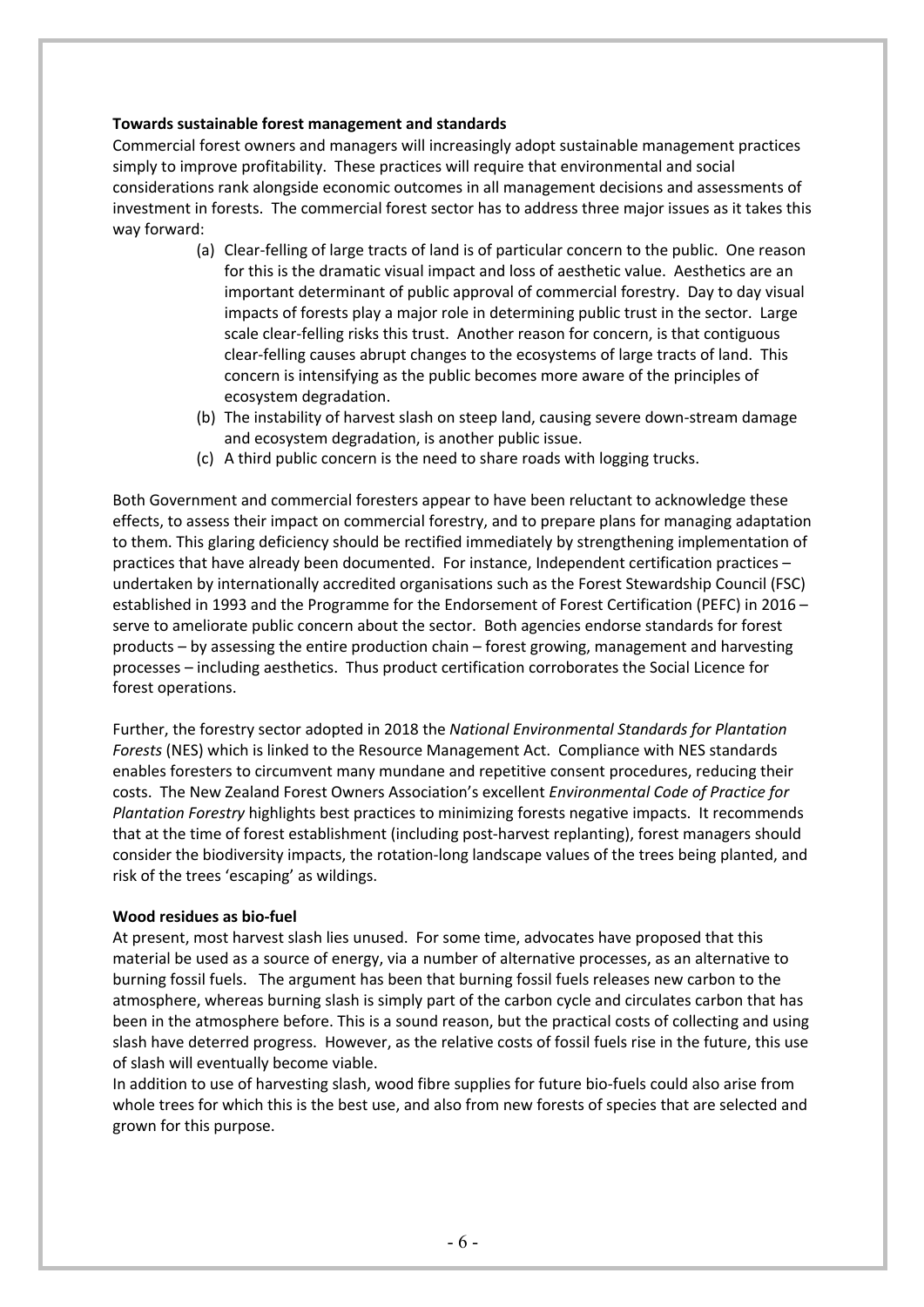### **Wood processing and marketing**

The annual harvest of exotic plantations produces about 29 million cubic metres of logs from nearly 50,000 hectares of harvested land. Presently there are fifty processing plants nationwide, ranging from sawmills and pulp mills to cross laminated timber and chip board mills. Half the harvested product is shipped overseas as logs, despite prices for processed forest products being on average six times greater than those for logs on a per cubic metre basis.

Key comments can be made about this situation:

- (a) Exported logs enter commodity markets where there is no opportunity to differentiate products. Most of the attributes of Radiata logs are well understood and clearly ranked among softwood species. Thus, exporters are typically takers of a price that reflects the value of the attributes of the product relative to alternatives.
- (b) Forest-owner investors apparently accept the return/risk profile of this tree-growing and log supply chain that adds little value.
- (c) Sawn timber markets, both in New Zealand and in the international markets targeted by New Zealand exporters, are also essentially commodity markets in which New Zealand processors are price takers, with actual prices reflecting the perceived quality of Radiata pine timber relative to other species. Adherence to quality standards and the reputation of the supplier are the only potential sources of slight competitive advantage.
- (d) The difficult competitive dynamics and cost/price structures in these sawn timber export markets probably deter New Zealand exporters from investing in growth that would process a higher proportion of New Zealand logs. However, it is noted that little market research is undertaken to explore opportunities for extension of product ranges.

Thus, from a marketing perspective, the commercial forest sector is in a commodity trap that yields relatively low returns. These (log) returns are apparently satisfactory to current owners and investors who have objectives that are compatible with this level of financial performance. This means that the entire sector tends to be held back by the low expectations of these investors. Investment in growth of sawn timber capacity is insufficiently attractive to gain much traction. These low-value approaches to commercial forestry can be readily scaled up if investors have the appetite to support it, but this is not apparent at present.

In principle, the best opportunities for transition out of the 'business as usual' commodity trap could be through technologically advanced engineered structural products in which the attributes of Radiata pine are fully utilised and where sound marketing can establish differential advantages in markets. Because the processes for products such as structural wall panels and laminated beams have substantial economies of scale, competitive cost positions require markets larger than those available in New Zealand. In other words, any innovative venture of this kind would benefit greatly from being an exporter from the outset.

Innovative structural wood businesses already exist in New Zealand and could become the leaders of the major development proposed here. This could be the first initiative towards building a diverse, technologically endowed, environmentally responsible and internationally competitive domestic forest processing sector. For three or four decades, logs from exotic plantations will offer the best scope for processing. Beyond that, more wood from recently-planted indigenous logs may be harvested. The supply of logs to green-field processors must be assured. The planting spike of the early 1990s will become harvestable over the decade 2020 to 2030. With careful planning, this harvest peak will serve as a supply base for the commissioning of new processing.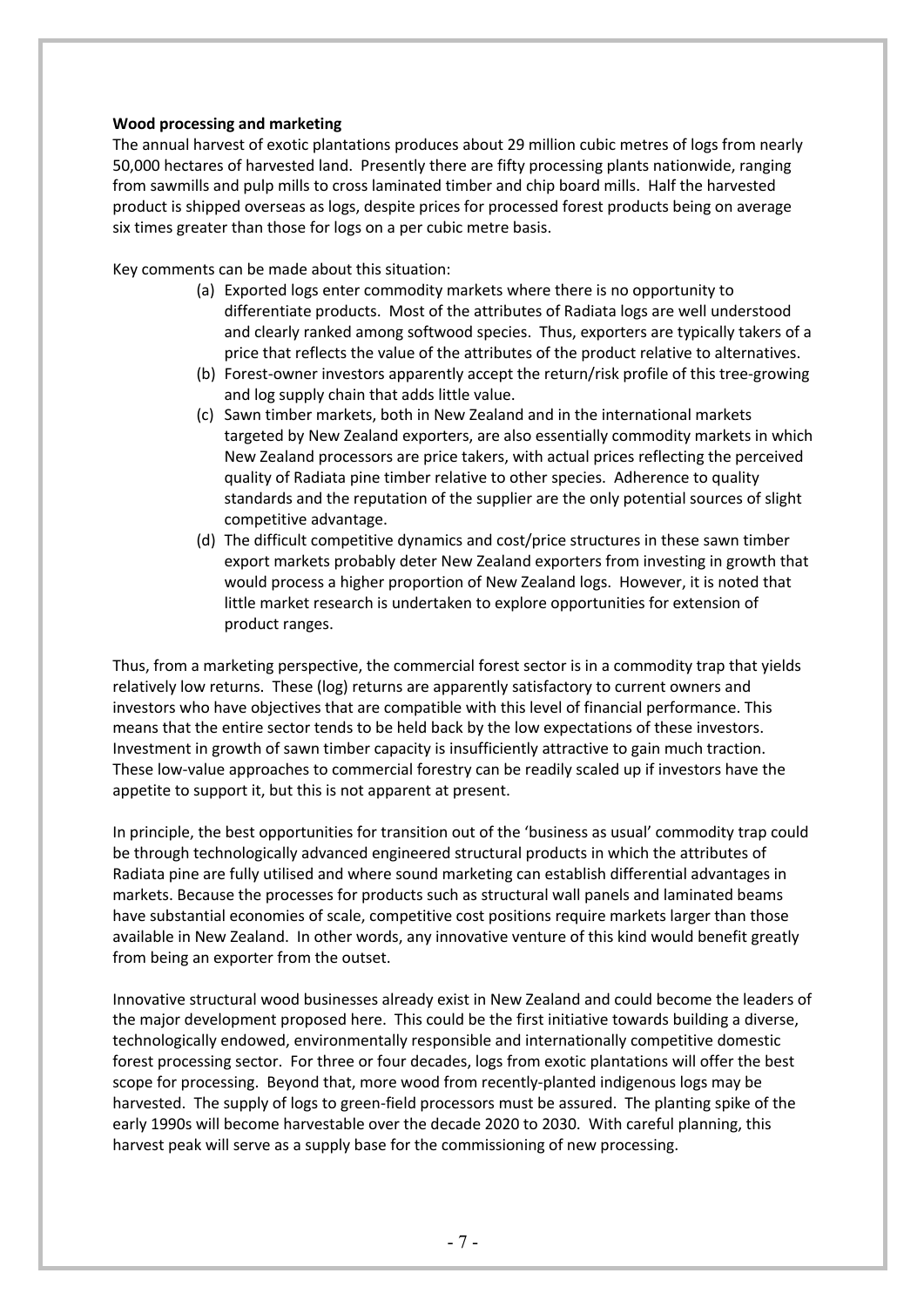As domestic processing expands, so too will wood residues. These will become the raw material for complementary and novel products including biochemicals, bioplastics, and biocomposites.

### **New demand for structural wood products that will arise from climate change**

A highly plausible global scenario for one of the effects of medium-term climate change is that, on a global basis, millions of households will be displaced by increasingly severe coastal storm surges and flooded rivers. Thousands of communities will require construction of housing in safer locations. In parallel, the costs of concrete and steel structural materials will increase markedly due to levies that bring to account the external costs of GHG emissions incurred in their manufacturing processes. These adjustments will change cost structures substantially in favour of engineered structural wood, relative to steel and concrete. These products are also attractive due to their sequestration of carbon dioxide, greater resilience and better insulation. Hence, a view that global demand for structural wood products such as CLT and LVL will soar can be accepted with considerable confidence.

### **Promotion of New Zealand wood products**

The current programme for generic promotion of New Zealand wood is disadvantaged because most of the products are positioned in their markets as commodities that have little scope for differentiation.

It is proposed that this programme be reoriented to target primarily the highly differentiable advanced structural products that are substitutes for steel and concrete, and coordinated with these developments. It would emphasise wood's significant advantages – its seismic resilience, low embedded energy and carbon sequestration. The New Zealand building industry has well developed 'design and build' expertise for multi-storey engineered timber structures. It is currently focused on building prefabricated houses to meet a critical domestic shortage. A logical extension of off-site house manufacturing is to expand into world markets. Opportunities to 'house the world in New Zealand wood' could involve the design and erection of prefabricated homes for many cultures globally.

The programme would include a section demonstrating that this wood is suitable for a multitude of other uses, such as sheathing, lining, finishing and furnishings.

On a wider basis, another part of the programme could become the initial 'port of call' for anyone seeking reliable information about timber. This should provide for enquiries from all professions across the construction chain - architects, designers, builders and fixers, to owners, scholars and writers. Aspects of the existing building regulations – particularly those parts specifying the use of wood – are deficient. These 'timber use' regulations need upgrading promptly. The building regulations around wood should be adjusted to simply and clearly to describe and decree how timber should be properly used.

In the decade from 2000 to 2010, the net loss of forest cover worldwide was 52 million hectares. As the global population inexorably grows, the demand for wood fibre will expand apace. Not only as a direct response to more people, but also as new uses are found for wood because it is a utilitarian raw material with an increasingly valuable negative carbon footprint. New Zealand is one of few countries with both the forest expertise and forest environment needed to meet this demand, in comparatively quick order.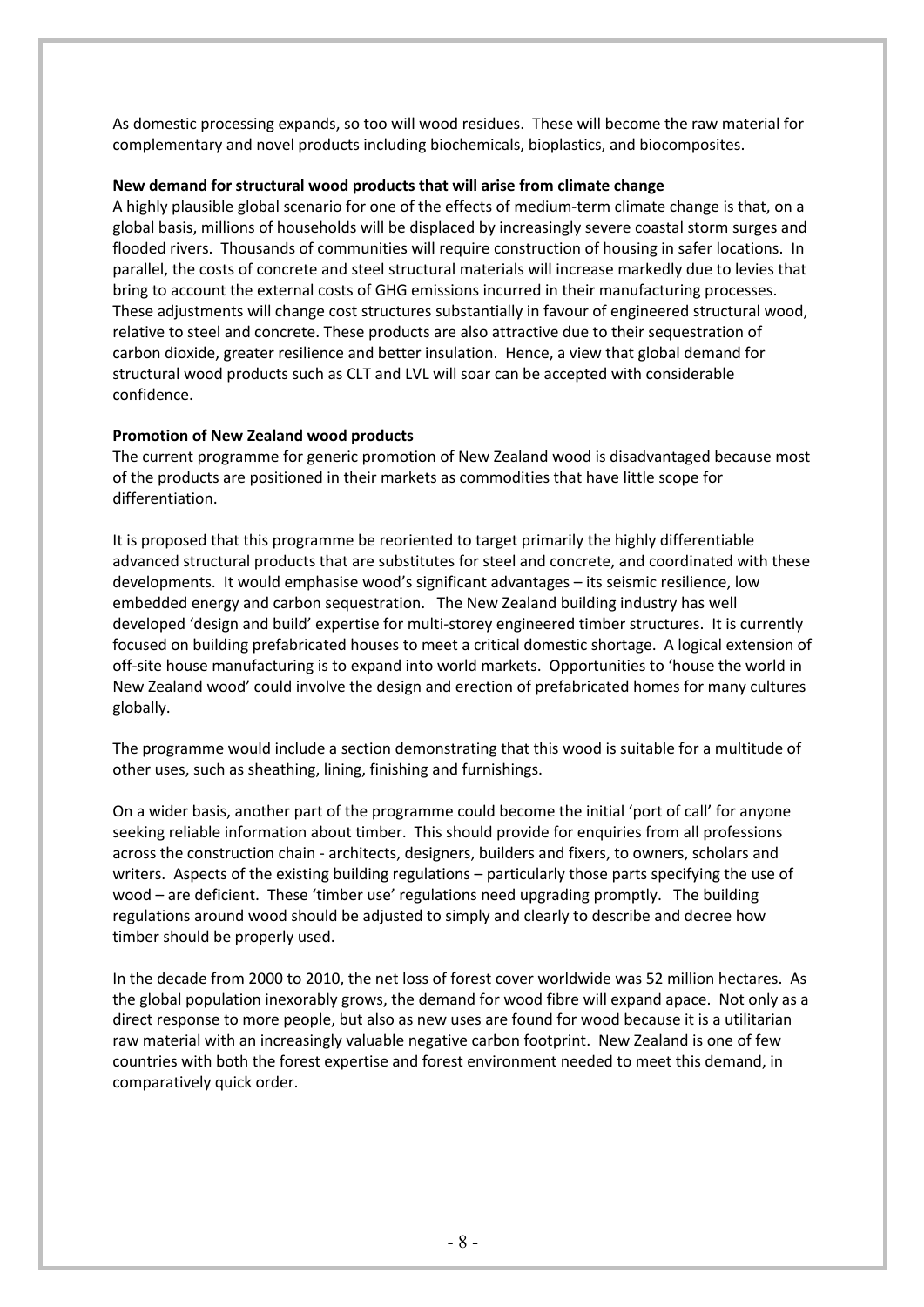### **Policy 1.1**

**Commercial forest** *production* **is developed primarily through:**

- **(a) Ensuring that tree species selection, and plans for the silviculture and harvesting that applies to existing forests, align as much as possible with future insight into the requirements of processors and markets.**
- **(b) Rectifying with great urgency the current deficiencies in assessing biological and physical risks to forests caused by global warming and climate change, then prepare and implement plans for managing the adaptation that is needed.**
- **(c) Devising and adopting plantation harvesting schemes that reduce sharply the scale of ecosystem changes and the impacts on aesthetic visual effects.**
- **(d) Keeping the concept of using harvest slash and selected categories of whole trees as bio-fuel under continual review, and implement it as soon as shifting cost structures make it viable.**

### **Policy 1.2**

*Processing* **of the output from commercial forests is considered worthwhile and developed primarily through:**

- **(a) Building a scenario for growth in demand for engineered structural wood products caused by climate change.**
- **(b) Based on this scenario, developing and implementing strategy, structure, and operations for an international business that manufactures in New Zealand using New Zealand wood.**
- **(c) Subject to this business proceeding, developing and implementing a complementary business that focusses on biochemicals, bioplastics, and biocomposites derived from wood.**
- **(d) Refocusing and energising the current wood promotion programme to:**
	- **Promote New Zealand wood to be part of (b) and (c).**
	- **Provide up-to-date generic and technical information about products derived from wood grown in New Zealand, using inspiring and innovative methods to encourage the use of wood and forest products in construction, finishing and furnishings – targeting consumers, builders, designers and architects.**
	- **Extend building codes to cover high rise structures using engineered wood to permit applications of their unique attributes of being safe and healthy.**

### **Policy Section 2: Establishing and sustaining forests that sequester carbon, with or without other purposes**

All forests, both indigenous and exotic, sequester carbon dioxide. New Zealand's *Climate Change Accord* was developed in 2007 and recognises both exotic and indigenous forests as carbon sinks. Each sector is responsible for its own GHG emissions. Mature indigenous forests are approximately carbon neutral – they sequester carbon dioxide at about the same rate as its release from the decaying wood of trees that have fallen.

Forests are destined to play a central role in reducing New Zealand's net carbon emissions by way of the perpetual sequestration of atmospheric carbon by trees. Virtually from the day of planting, young trees commence sequestering and storing carbon. This will prove to be of immense significance for New Zealand's Climate Change commitments under the 2016 Paris Agreement. By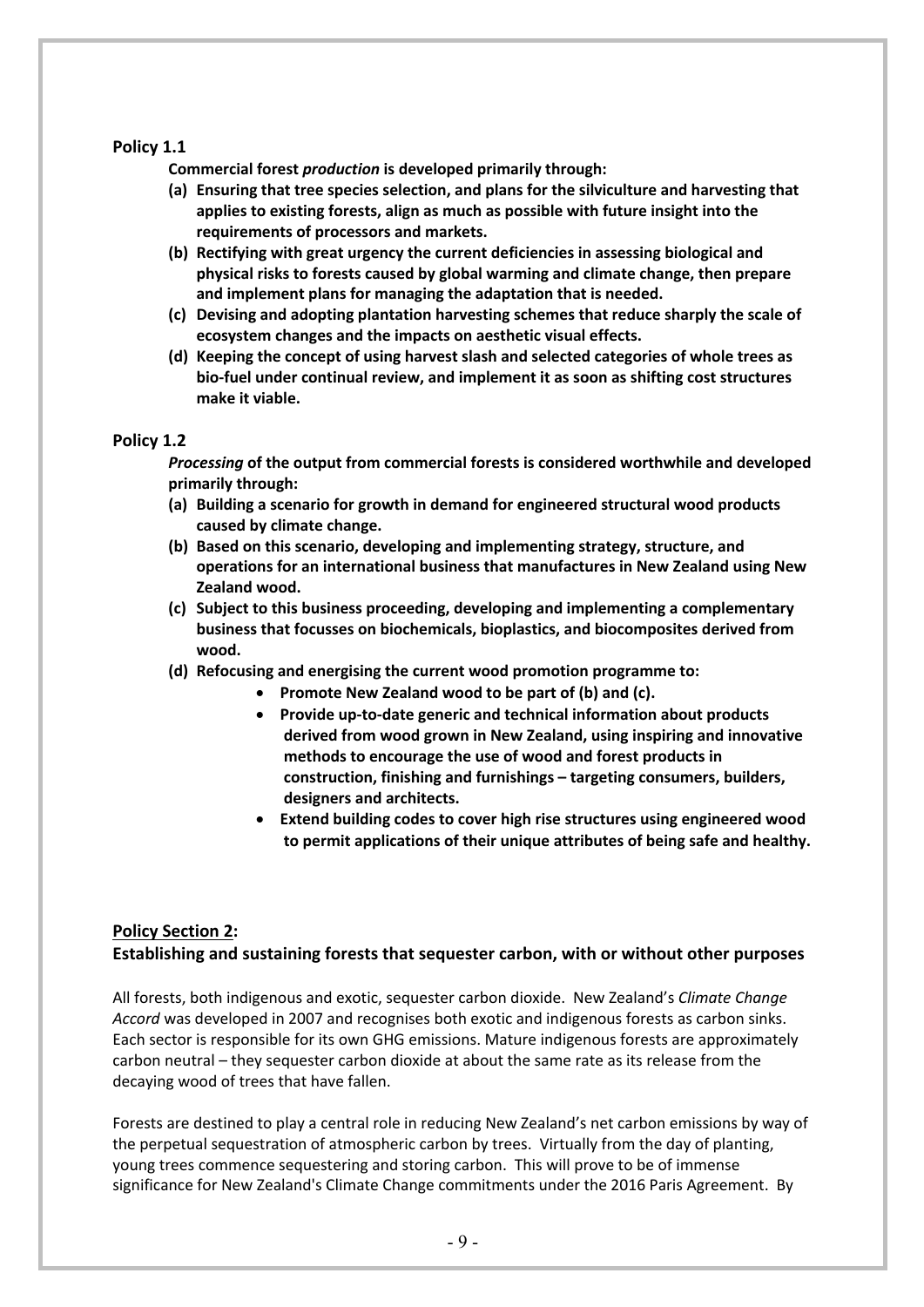expanding its forests NZ can de-risk the unknown but potentially large fiscal and balance of payments impacts which will otherwise be triggered through importing carbon credits. At the current ETS price for carbon dioxide, the carbon stored within indigenous forests alone is worth \$23.5 billion.

The objectives of the forthcoming Zero Carbon legislation, and existing obligations under the Paris Accord both rely on the forest sector making robust commitments to ambitious and enduring carbon sequestration. Unfortunately, policies for rewarding forest owners for carbon sequestration through ETS pricing have historically vacillated, which has created uncertainty and mistrust. A comprehensive, secure and robust policy is now urgently required. It is acknowledged that the operation of the ETS in relation to forestry is under review.

### **Policy 2:**

**Government establishes, in collaboration with the forest sector, a stable and enduring programme involving simple procedures and an ETS pricing regime for the** *perpetual*  **sequestration of carbon that**

- **(a)** *Either* **reflects accurately the value of withdrawing carbon dioxide from the atmosphere,** *or* **establishes pricing that will motivate the rates of afforestation that are required by Zero Carbon and the Paris Accord,** *whichever is the greater***, and**
- **(b) Applies equally to all types of forests, including:** 
	- **Dedicated sequestration forests that use the best species for this purpose**
	- **Forests established primarily for commercial fibre production**
	- **Plantations established to mitigate erosion and flooding, and to manage water catchments**
	- **Forests established to enhance biodiversity**
	- **Forests established to provide opportunities for recreation and tourism.**

### **Policy Section 3:**

### **Sustaining and expanding forests that conserve, protect and regenerate biodiversity and ecosystems**

New Zealand has forest ecosystem biodiversity that is globally unique. This alone serves as a strong motivation for indigenous forest conservation and preservation. Over four-fifths of New Zealand's forested area consists indigenous species. Despite their exploitation during 800 years of human settlement, they still cover one third of the country's land area.

There are also native forest remnants. There are presently no controls preventing the clearance of them. Any protection is left to their private owners, although the QEII National Trust and Nga Whenua Rahui covenants together support the protection of 320,000 hectares. Proposed modifications to the Resource Management Act (RMA) may direct regional councils to limit remnant clear-felling, as one step towards preserving this source of indigenous biodiversity.

The Department of Conservation (DoC) is responsible for national strategies for the preservation of biodiversity. As it applies to indigenous forests, its Biodiversity Strategy (covering years 2000 – 2020) is intended to prevent extinctions of native species, and and DoC has stated that its replacement will be stronger. The 'Threatened Environment Classification' list documents and maps imperilled species, and DoC coordinates monitoring of them across various governmental agencies.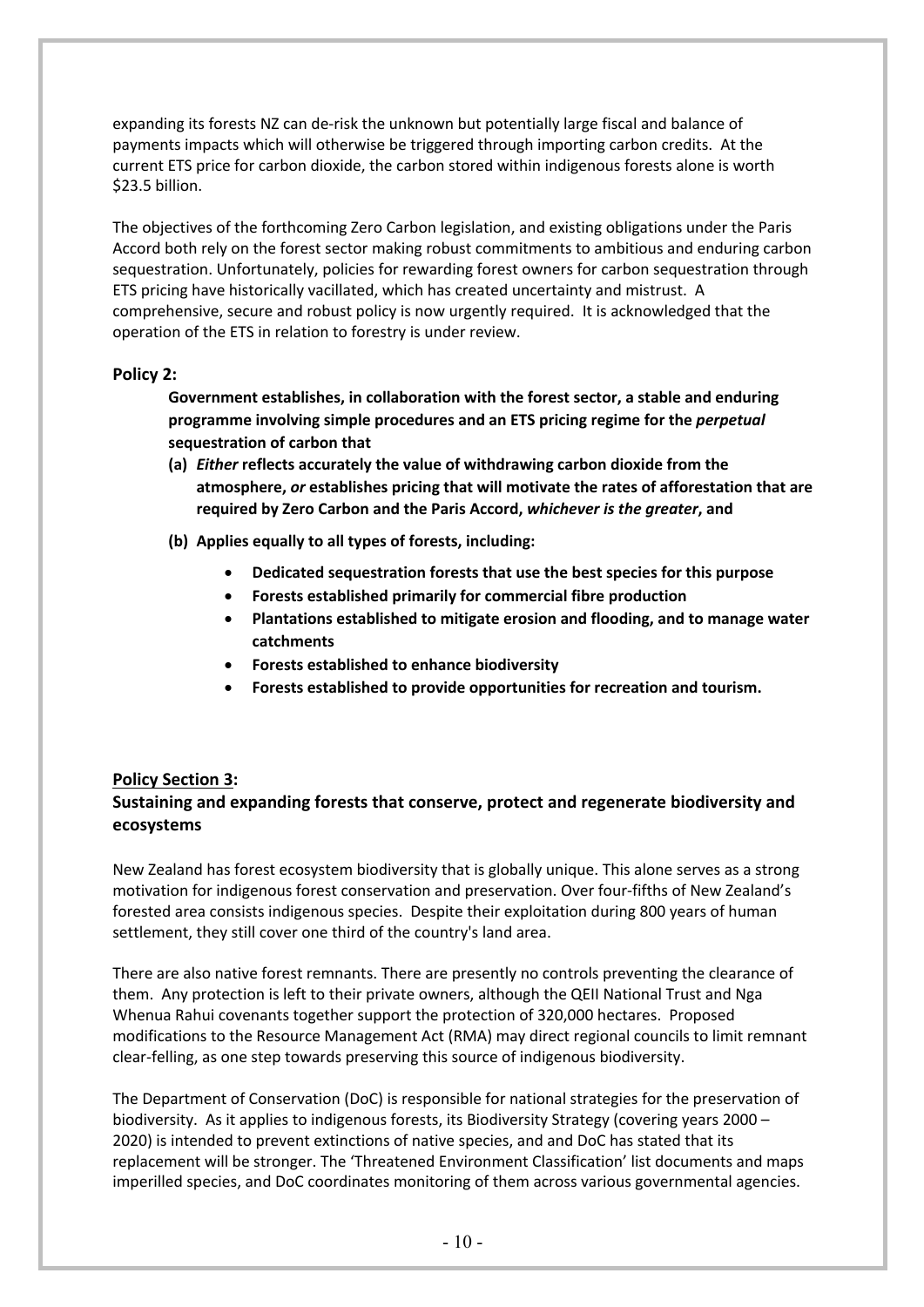None of the programmes referred to above acknowledge, nor deal with the effects of global warming and climate change on retention of biodiversity. Major work is needed urgently to rectify this deficiency. It is plausible to expect that the ecosystems of which indigenous forests are a part will adapt to global warming and will be affected by the physical effects of climate change. The need for adaptation will speed up over time. Some species will thrive while others will weaken and may succumb. It is inevitable that biodiversity will change naturally due to these natural processes of adaptation. This implies that efforts to preserve biodiversity must be based on robust and practical understandings of the dynamics of biodiversity that are being introduced by global warming and climate change. There is little point in attempting to preserve species that cannot survive in the ecosystems of the future. The limited resources that are available should be applied to the aspects of biodiversity that have the best prospects.

### **Policy 3:**

- **(a) Continue effective programmes aimed at preserving biodiversity, but revise them to acknowledge that inevitable future rapid adaptation to global warming and the physical effects of climate change will dynamically shift the ecological basis of biodiversity.**
- **(b) Develop and continually update the most likely scenarios of the future adaptive dynamics of the ecologies that include indigenous forests, and apply these scenarios to the strategies implemented in (a).**

### **Policy Section 4: Establishing and sustaining forests that mitigate risks of erosion and flooding.**

#### **Increasing risk**

By global standards, New Zealand already has high rates of soil erosion and land sliding. This is due primarily to:

- (a) Steep topographies due to geological uplifts and volcanic activity.
- (b) Prevalence of high intensity rainstorms.
- (c) Clearing of original forest to establish grassland that has lower capacity to mitigate erosion.

Every year, New Zealand loses considerable volumes of soil. This reduces soil productivity and damages waterways by lowering water quality, degrading aquatic ecosystems, and weakens capacity for flood management by leaving sediment in the river channels of lowland catchments.

On this basis alone, mitigation of erosion and flooding merits a core place in New Zealand forest policy. In fact, the priority is actually much higher than this because the expected effects of global warming and climate change increase substantially the levels of risk. These greater risks will arise from more severe rainstorms impacting on steep land, larger downstream floods, and coastal inundation from coastal storm surges. These effects are not in the distant future. Science has demonstrated that they have already begun – at relatively mild levels – and will intensify continuously until well after global atmospheric GHG levels are reduced.

Current risk assessments of erosion on particular land types, and of flooding in each catchment are based on historical data. These assessments are now obsolete because global warming and climate change will cause rain storm and storm surge events that are outside the range of historical records. There is a clear and urgent need to re-assess risks for all land types, regions and current land use.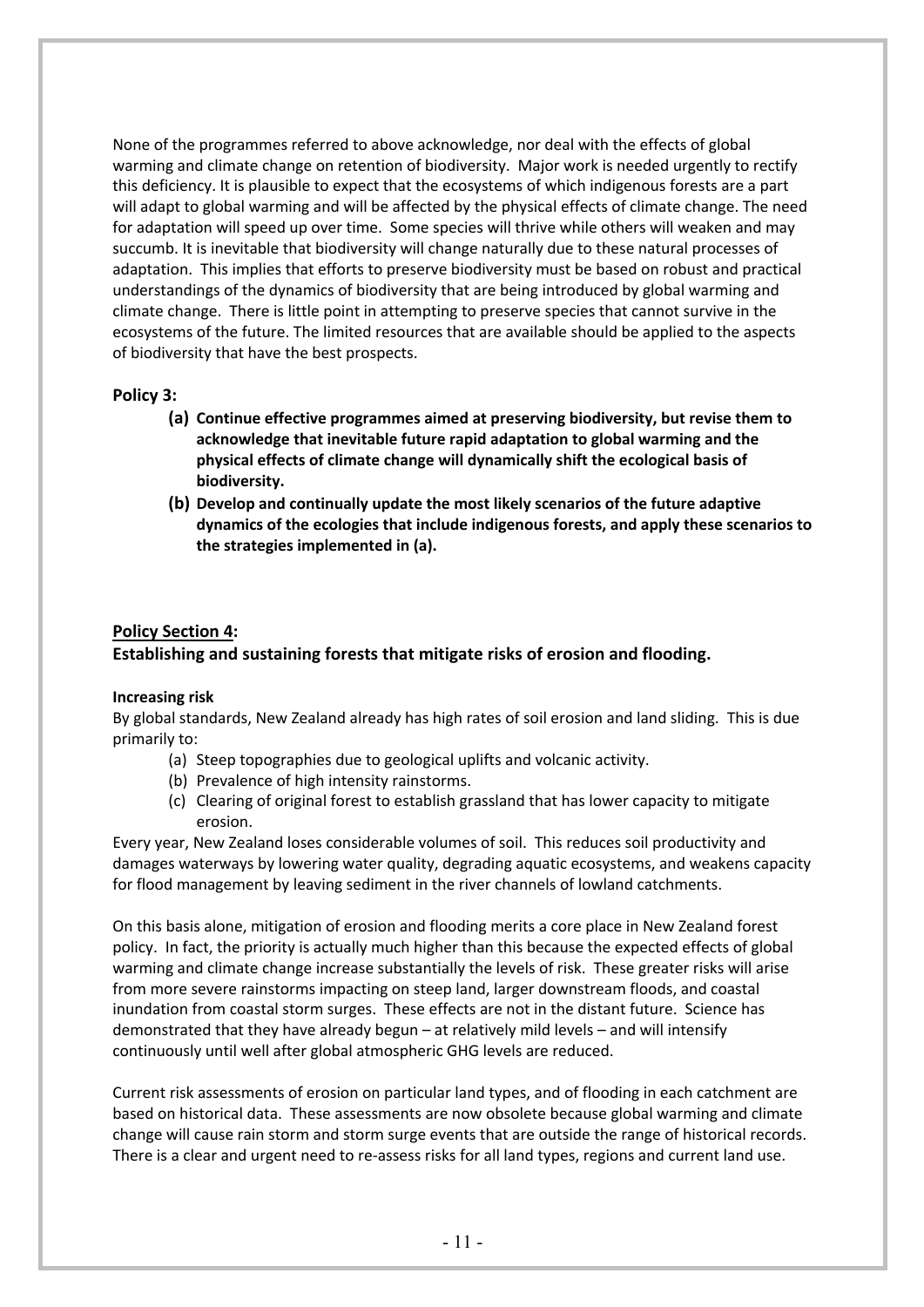### **Mitigation of risk – core principles**

It is generally accepted that restoration of forest cover to deforested, erosion-susceptible land will:

- (a) Mitigate soil erosion and sediment discharges. Forests reduce mass-movement soil erosion that causes damage to lowland farms, other property and infrastructure.
- (b) Assist with management of water catchments by impeding the flow of run-off into streams and rivers, thereby delaying foods and lowering the levels of them.
- (c) Impede the flooding of previously-drained wetlands in coastal areas and river margins by returning them to approximately their original state, including planting wetland tree species.

Traditionally, tree planting in New Zealand for soil and water conservation has been of four basic types:

- (a) Blanket reforestation of farmland with commercial plantation species such as radiata pine, Douglas fir, cypresses or eucalypts. This planting has dual objectives: soil and water conservation, and commercial forestry.
- (b) Location-specific planting of exotic poplar and willow species on farm and in riparian environments, solely for soil and water conservation objectives, although these plantings may meet other objectives such as shade and shelter for livestock welfare.
- (c) Location-specific plantings of native forest species on farm and riparian environments. This type of planting typically has multiple objectives that include aesthetics, biodiversity, carbon mitigation, and soil and water conservation.
- (d) Forests permanently established in riparian zones to reduce run-off discharge of pollutants into watercourses. These strip forests are of two types: those that capture or control silt and chemicals (nitrogen and phosphorous) from the run-off of nearby farmland, and those that manage the movement of slash and silt from clear felling commercial forest.

#### **Commercial short-rotation forests versus no-harvest or permanent forest options**

Blanket reforestation with commercial forest species has been widely used to combat soil erosion and landslides in New Zealand. Approximately a quarter of New Zealand's plantation forest estate is established on highly erosion-susceptible lands, and many of these forests were deliberately sited on such lands with the aim of gaining the dual benefits of commercial timber production and soil conservation.

A major drawback of blanket reforestation with commercial plantations is that these short-rotation forests are usually harvested in less than 30 years. Upon harvesting, the mitigating effect of the forest on soil erosion and landslides is lost, and risks are increased temporarily after harvesting. Typically six years are needed to recover the risk mitigation effect through replanting. Thus, it is likely that short-rotation commercial forests fail meet the criterion of 'the right species in the right place for the right purpose' on erosion-susceptible land.

Alternative afforesting systems are required to meet soil and water conservation objectives on highly erosion-susceptible land. Three possible alternative systems are suggested:

> **(a) Blanket short-rotation commercial forest with regulation and best management practices.**In some cases, harvesting of commercial plantations can be carried out while still meeting soil and water conservation objectives. This requires a constant commitment to management of soil erosion and landslide risks from harvesting and earthworks activities. The National Environmental Standard-Plantation Forestry (NES-PF) regulates this – and may require a Discretionary Resource Consent under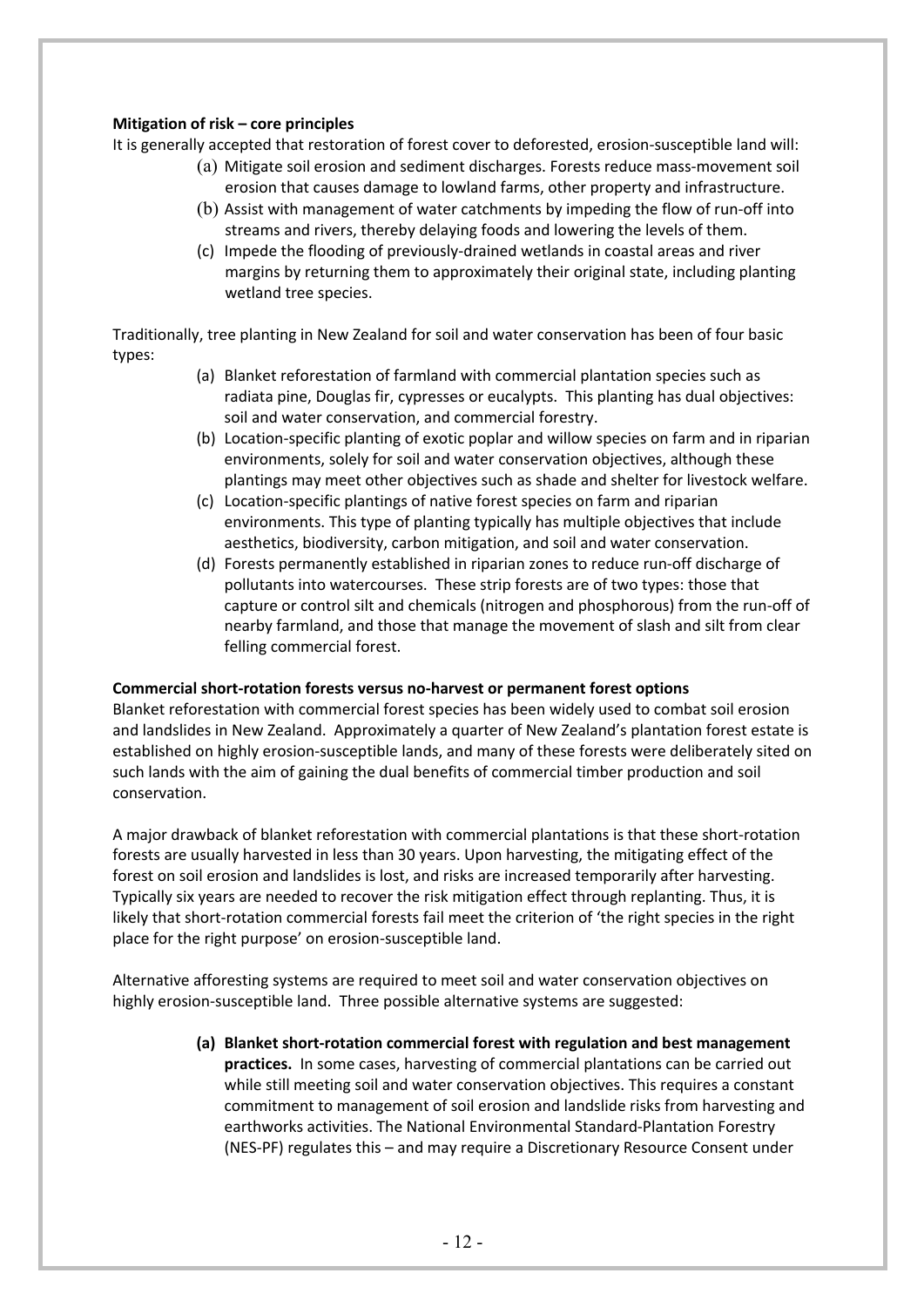the RMA. Risk management focus on the six-year 'window of vulnerability' is imperative.

- **(b) Location-specific forestry on farmland.** Soil and water conservation objectives may be met using location-specific plantings of native or exotic species. These types of tree plantings will continue to be a mainstay of soil and water conservation programmes on New Zealand farms. However, because it is relatively expensive, this approach will become less effective as the scale and severity of erosion increases.
- **(c) Permanent forest.** On most highly erosion-susceptible land, blanket permanent reforestation is the only effective option. The land is planted in permanent native or exotic forest, with or without provision for careful selection-harvesting of individual trees or small areas. In some cases, forests can be established by simply closing land from grazing to allow indigenous forest to re-establish by reversion. This option incorporates a single one-off revenue stream from carbon sequestration.

### **Adoption of forestry by landowners**

There is some recognition of the need for reforestation from pastoral farming landowners. New Zealand Federated Farmers (representing agricultural land users) have acknowledged the benefits of tree planting on steep land. It lists the benefits as stopping soil erosion, offsetting emissions, reducing sedimentation, capturing pollutants (nitrogen and phosphorous) and supporting biodiversity. The pastoral farming community is aware that it must seek better uses for marginal land.

Widespread commercial plantation establishment on pasture is generally not favoured by the farming sector, since this is seen as likely to displace farmers and ultimately farming communities. However, there has been widespread adoption of location-specific plantings of exotic poplars and willows and indigenous tree species for soil and water conservation; and a variety of exotic and indigenous tree species for shelter. These are acceptable to farmers because they complement and enhance existing farming operations, but do not supplant them.

An alternative view is that within existing farms, blanket reforestation of marginal pastoral land would have no significant impact on overall farming profits, since the land that is reforested is costly to manage and has low pasture productivity. Furthermore, reforestation would improve the landowner's carbon emission profile during the lengthy period of growth in forest biomass.

#### **Programmes that mitigate risk**

Use of trees to improve land productivity, reduce erosion and improve water quality has already been adopted in principle as part of the One Billion Trees Programme, which provides funding for landowners to plant approved new forests. However, that programme relies on the initiative of land owners to apply for grants. Land that is at high risk will be ignored by the programme if its owners choose not to apply for a grant.

This largely reactive approach to risk management does not ensure sound allocation of the Government funds. Planting plans need to be consistent with the principle of the 'right species in the right place for the right purpose'. We propose that the owner-application approach be replaced by directly-implemented plans for risk management. Planting plans would be based on a comprehensive assessment of future risk (including the intensifying impact of climate change) on all land categories and geographical areas that are currently in pastoral land use. These assessments establish priorities over land categories and regions, and specify the reforestation systems for each.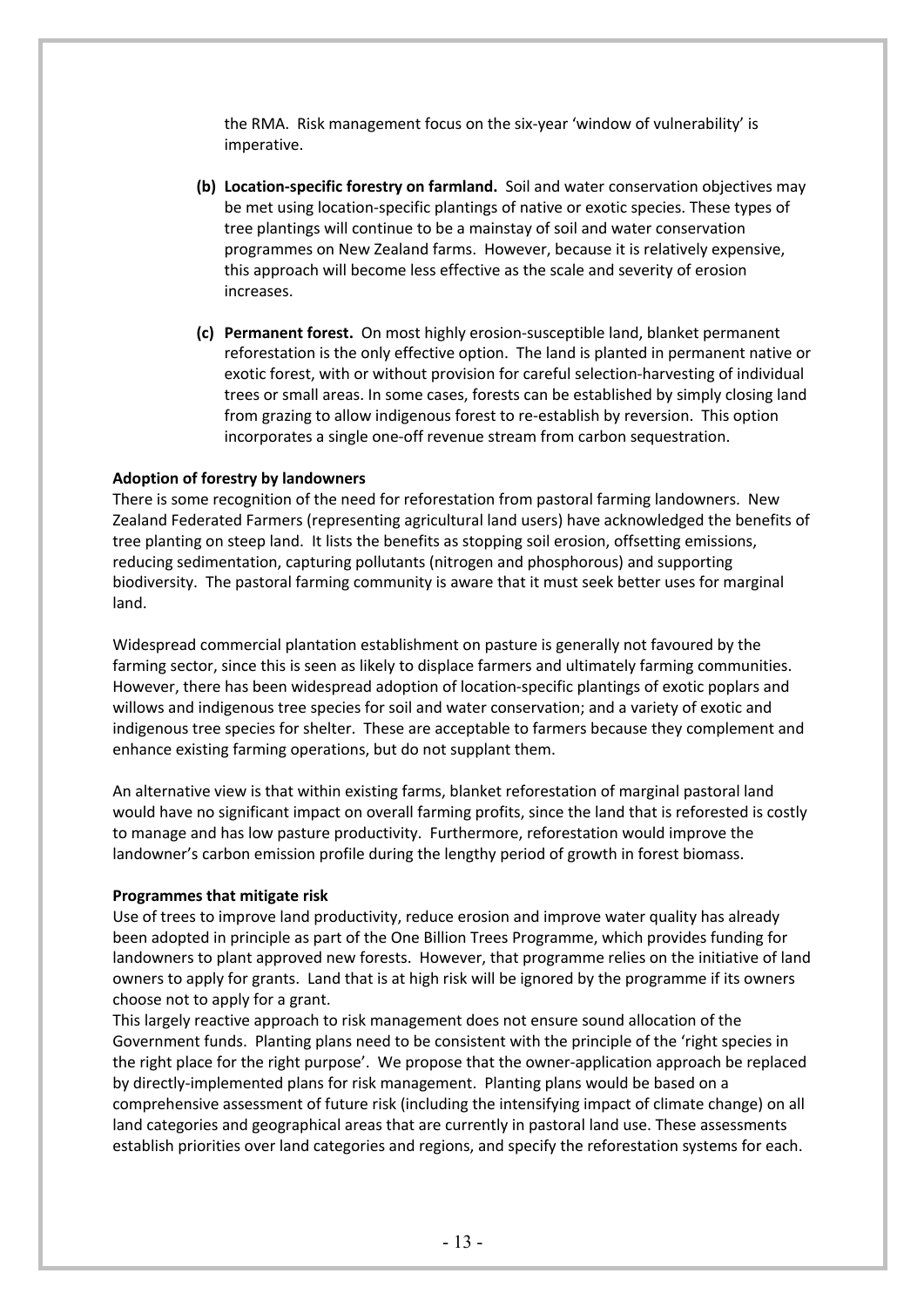In those instances where risk is high, implementation is compulsory and based on fairly negotiated arrangements with land owners.

### **Policy 4:**

**Use carefully planned reforestation to mitigate and manage current risks of soil erosion and flooding and, additionally, the intensification of these risks that will emerge due to climate change. In particular:**

- **(a) Use global warming climate change models incorporated with risk assessment tools to make comprehensive assessments of land categories and regions that are at risk of erosion and flooding.**
- **(b) Use these assessments to establish nation-wide priorities for risk mitigation and management over land categories and regions.**
- **(c) Apply these priorities to prepare forest establishment plans for:**
	- **i. Retiring erosion-prone land from pastoral use and reforesting.**
	- **ii. Managing water catchments by establishing forests.**
	- **iii. Returning previously-drained wetlands in coastal areas and river margins to approximately their original state.**
- **(d) Implement these plans for mitigation and management, commencing with the highest priorities. These plans specify reforestation with optimum tree species and forest management systems. The plans include processes for negotiation of fair compensation to land owners for land taken out of economic production.**

### **Policy Section 5:**

### **Managing forests that provide sustained aesthetically attractive landscapes, and opportunities for recreation, tourism, and sociocultural wellbeing**

New Zealand forests are important providers of visual and recreational amenities for tourism. Hence, they contribute significantly to this \$35b sector. Most forest-based tourism and recreation takes place within native forests and nearly half of the 3.5 million international visitors spend time in National Parks.

The recreational amenity of forests is yet another ecosystem service. Massey University research has tentatively calculated that public access to native and plantation forests has a recreational value of \$614m annually.

Grand woodlots evince feelings of wellbeing amongst humans. Upon visiting an old-growth grove of trees, such as Rotorua's Long Mile redwoods, many people report feelings of awe, peacefulness, security and happiness. In urban areas small forests are components of reserves and parkland, and thereby benefit the living environments of large numbers of people. We believe that in cities that become intensified, trees will come to be more valued and cherished in urban landscapes.

Maori have deep spiritual and ancestral links to forests. Planting indigenous trees embraces the values of matauranga, and acknowledges Ngahere's subtle working that is part of Maoritanga.

Maori owned forests encompasses 300,000 hectares of indigenous forestry and iwi have in reserve an even greater area of unplanted land suitable for commercial plantations. Some land is being used to establish manuka which earns carbon credits, but has the principle purpose of honey production.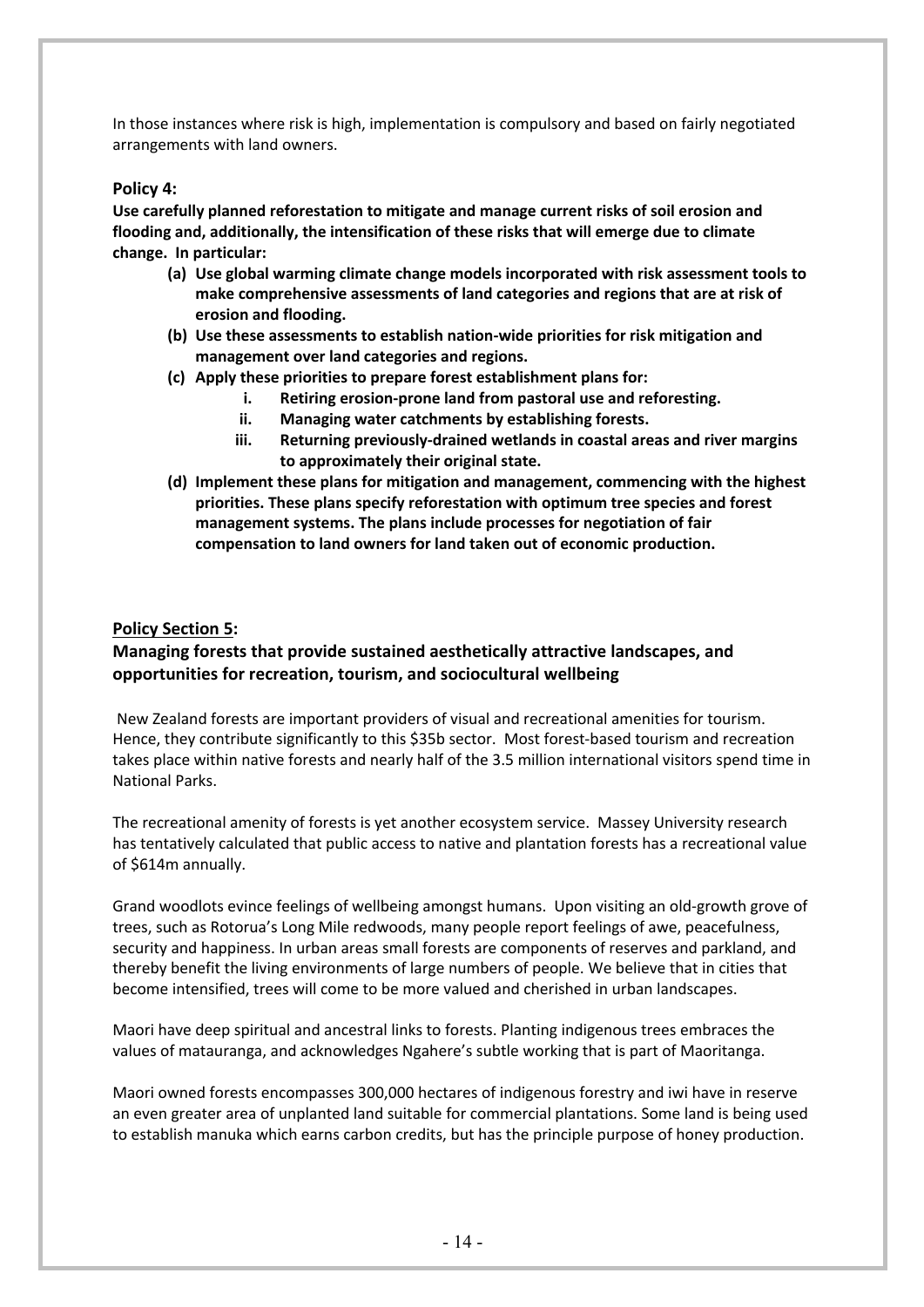Maori plantation forestry will expand, sometimes adopting unconventional means and species in their approach. Examples are the partnerships with Scion that aims to develop plantations that have a variety of species including natives.

Indigenous forests in Maori ownership are of a scale sufficient to enable some selective harvesting of native species. Such harvesting should continue to be based upon Sustainable Management Plans. Some new indigenous plantations will, in a few decades, produce specialised timbers and pharmaceuticals.

### **Policy 5:**

- **(a) All types of forest are managed to contribute to aesthetically attractive landscapes.**
- **(b) All types of forest are accessible for recreation and tourism wherever this is feasible in terms of other forest operations, safety standards, and biosecurity.**
- **(c) Opportunities are increased for all New Zealanders, especially the urban population, to benefit from natural encounters with trees within suburban copses as well as rural forests.**
- **(d) Maori spiritual and ancestral links to particular indigenous forests and particular species are recognised and respected.**
- **(e) Maori interests are encouraged to invest in the forest sector.**

### **Policy Section 6: Mitigating in all forests the future risks from predators, pests and pathogens**

Present risks from predators, pests and pathogens originated with colonizers who were responsible for environmental modification through clearing indigenous forests, and also the impacts of animal and plant species that they imported. Species introductions were both intentional and inadvertent. Rats, dogs, game, estate and household animals accompanied various waves of immigrants; many eventually escaping to the wild. Other pests, such as wasps, were introduced when biosecurity did not have priority, such as during wartimes. Browsers and predators that ravage indigenous forest canopies are the most pervasive pests. The *Phytophthora* genus is proving to be the most troublesome of known plant pathogens.

Public funding for pest control of the indigenous forest conservation estate is presently sufficient only for one eighth of the total area, which is a profoundly unsatisfactory situation. Commercial forests are cared for, at the expense of the owner. Usually to a level justified by financial outcomes.

Some exotic forest species are themselves spreading as weeds. Known as 'wildings', these escapees are altering landscapes and threatening natural vegetation, managed forests and pasture. Wilding conifers currently cover 1.8m hectares. Even though a case can be made to commercially utilise wildings, the Ministry of Primary Industries and DoC, along with a coalition of forest and farm industry agencies, administer an annual \$15m budget aimed at containing wildings by 2030.

Government and the forest sector work together to operate biosecurity readiness and response against new pest introductions. A Government Industry Agreement (GIA) sets out joint obligations for funding and decision-making.

New Zealand has accepted the challenge of working towards a pest free future. An initiative called *Predator Free NZ 2050* has gained following and support. Science-based technologies are to be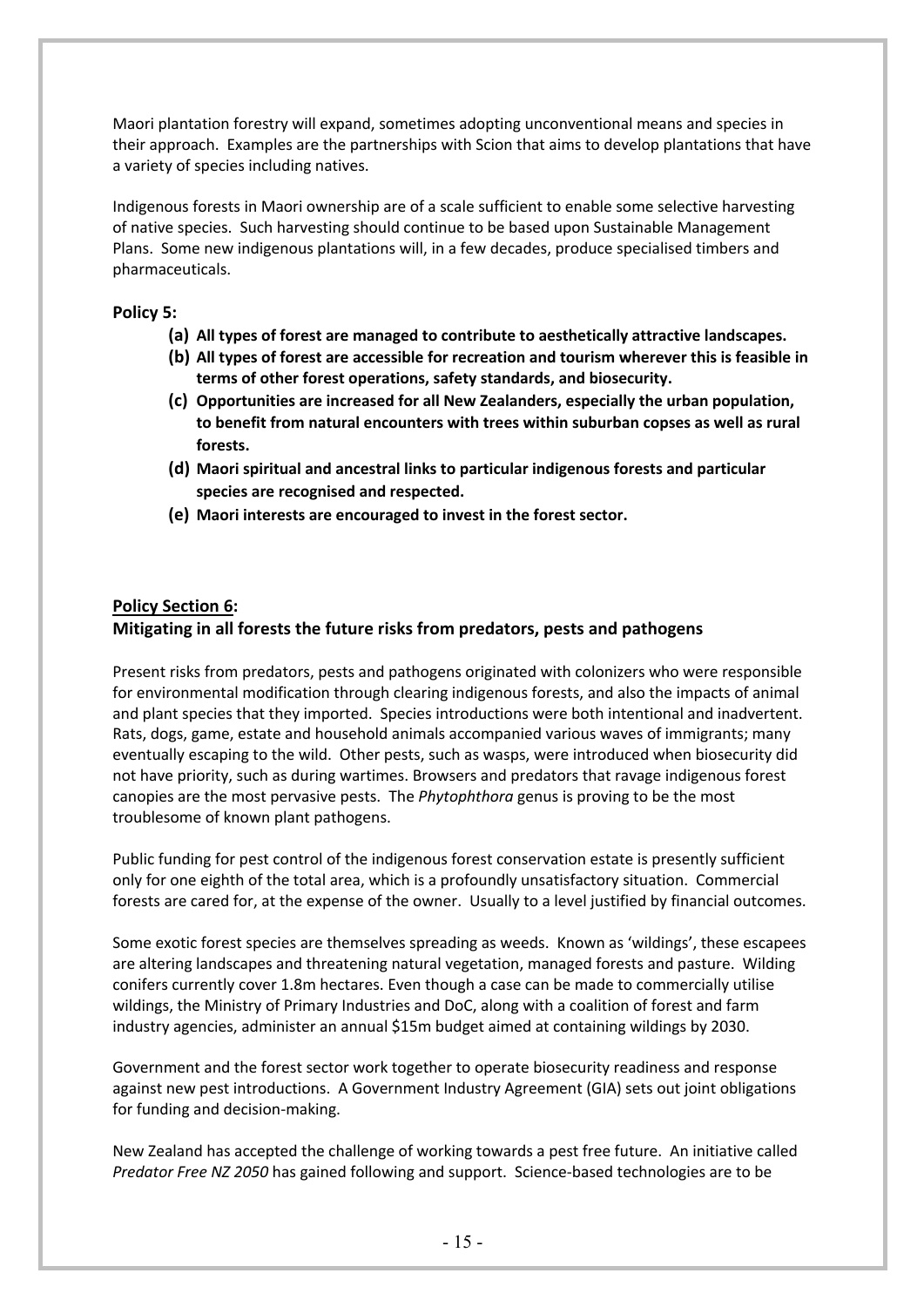deployed and world-leading processes are under development. However, there is a large gap between this laudable intention and the technology and funding available to support it.

None of the programmes referred to above have been attuned to acknowledge and respond to the future effects of global warming and climate change on predators, pests and pathogens. It is anticipated that atmospheric warming will increase biosecurity risks because the New Zealand forest environment will become increasingly congenial to pathogens that were previously unable to thrive. Moreover, it is likely that predators and pests will be strengthened and that some tree species will become more susceptible to attack. However, the absence of robust risk analysis and management plans is a major deficiency that should be rectified promptly.

Another effect of climate change will be increased risk of fire due to more extreme droughts, especially in exotic plantations but now also in indigenous forests previously considered to have low fire risk.

### **Policy 6:**

- **(a) Undertake for all forests urgent and robust risk analyses regarding the effects of global warming and climate change on current and potential pathogens, predators, and pests, and the thrift of relevant tree species. Use this analysis as the basis for development and implementation of stable, enduring and properly funded risk mitigation programmes.**
- **(b) Continually update these assessments of risks and consequential mitigation programmes.**
- **(c) Ensure that the Predator Free NZ 2050 project has robust implementation plans that are sufficiently funded.**
- **(d) Maintain the effectiveness of both the GIA collaboration between Government and commercial forest owners, and the wilding eradication programme.**
- **(e) Adjust fire management plans for the increased risks from extreme droughts and wind events caused by climate change.**
- **It is emphasised that Policy 6 applies jointly to indigenous and exotic forests.**

### **Policy Section 7:**

### **Managing forests in ways that align with priorities of regional development through generating employment growth and other economic benefits.**

The foregoing Policies 1 - 6 are likely to all have favourable impacts on employment growth and other economic benefits nationally and in particular regions. Implementation will take place in specified regions where the opportunities exist. In other instances, initiatives can be placed in alternative regions and choices can be made that align with Government policies and priorities for Regional Development.

These choices are for Government to make, subject to regional development objectives not being used to compromise the success of forest development.

#### **Policy 7:**

**Government should coordinate forest policies with regional development initiatives.**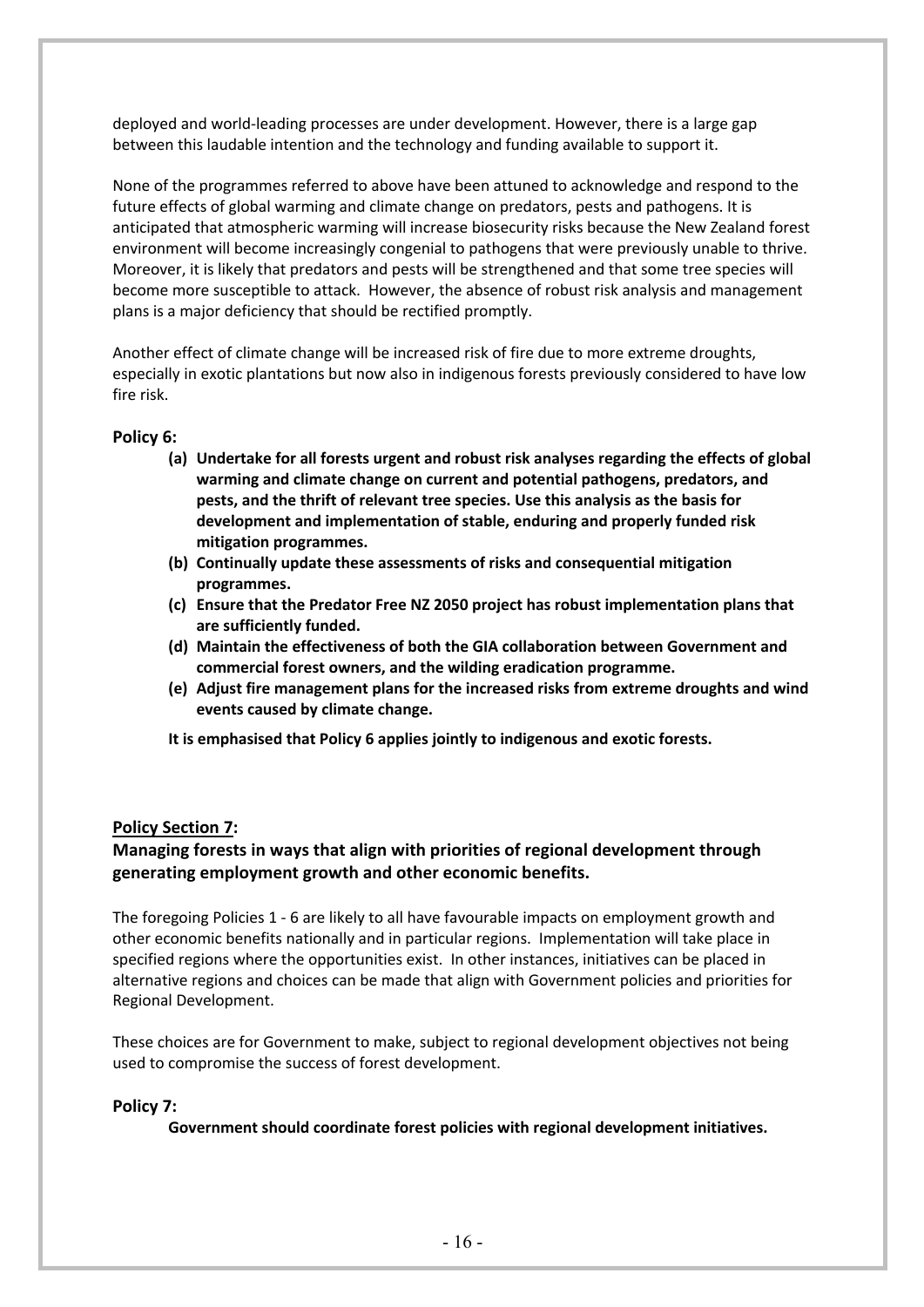### **Policy Section 8: Building the social license for using land for forests and plantations**

A 'Social Licence' to operate exists when a project or sector gains the approval of the effected local communities and the public in general. Forestry has gained public regard and a 'tentative' social licence in recent years principally because of carbon sequestration and the recreational opportunities that the sector provides. On the other hand, the visual and ecological impacts of large-scale clear-felling together with highly publicised occurrences of harvest slash fouling waterways and downstream land have generated negative public perspectives. Also it is likely that the public perception that the sector adds little value to the logs produced from large-scale land use would detract further from the social license.

Hence, the sector's social license needs strengthening with delicate cultivation of the public. Harvesting processes and techniques need modifying, to redress the negativity that arises from current practices. There is considerable scope for strengthening the social license through demonstrating the value of forests in carbon sequestration, management of water catchments and mitigation of erosion and flooding. When advanced structural wood products achieve commercial significance, further favourable public attention will be generated by the economic and employment outcomes and also from contributions to global humanitarian needs.

### **Policy 8:**

**Improve the public perception of the forest sector, and the social license for its uses of land in all possible ways, emphasising:**

- **(a) Active engagement with communities, schools, and forest neighbours.**
- **(b) Urgent adoption of modified harvesting processes for commercial forests that remove public perspectives that current practices cause visual and ecological damage.**
- **(c) Ongoing demonstration of the value of forests in sequestering carbon, managing water catchments and mitigation of erosion and flooding.**
- **(d) When advanced structural wood products achieve commercial significance, generate further favourable public understanding of the economic and employment outcomes and of the contributions of these developments to global humanitarian needs. In this way, redress any public perception that large areas of land are used to produce logs to which little value is added.**

### **Policy Section 9: Research, education and development of skills in forestry**

Scientific research – physical, biological, environmental and social – is essential to the development of forestry and forests. The greatly broadened and re-focussed roles for forestry and forests proposed by policies in this document will require a major strategic review of the scope, priorities, and funding of research for forestry and forests.

The same point applies to education in forestry and to skills training for workers in forests and the value chains based on them.

### **Policy 9:**

**Adoption of the policies proposed in this document is accompanied by a major strategic widening of the scope, priorities, funding, and approaches to implementation of:**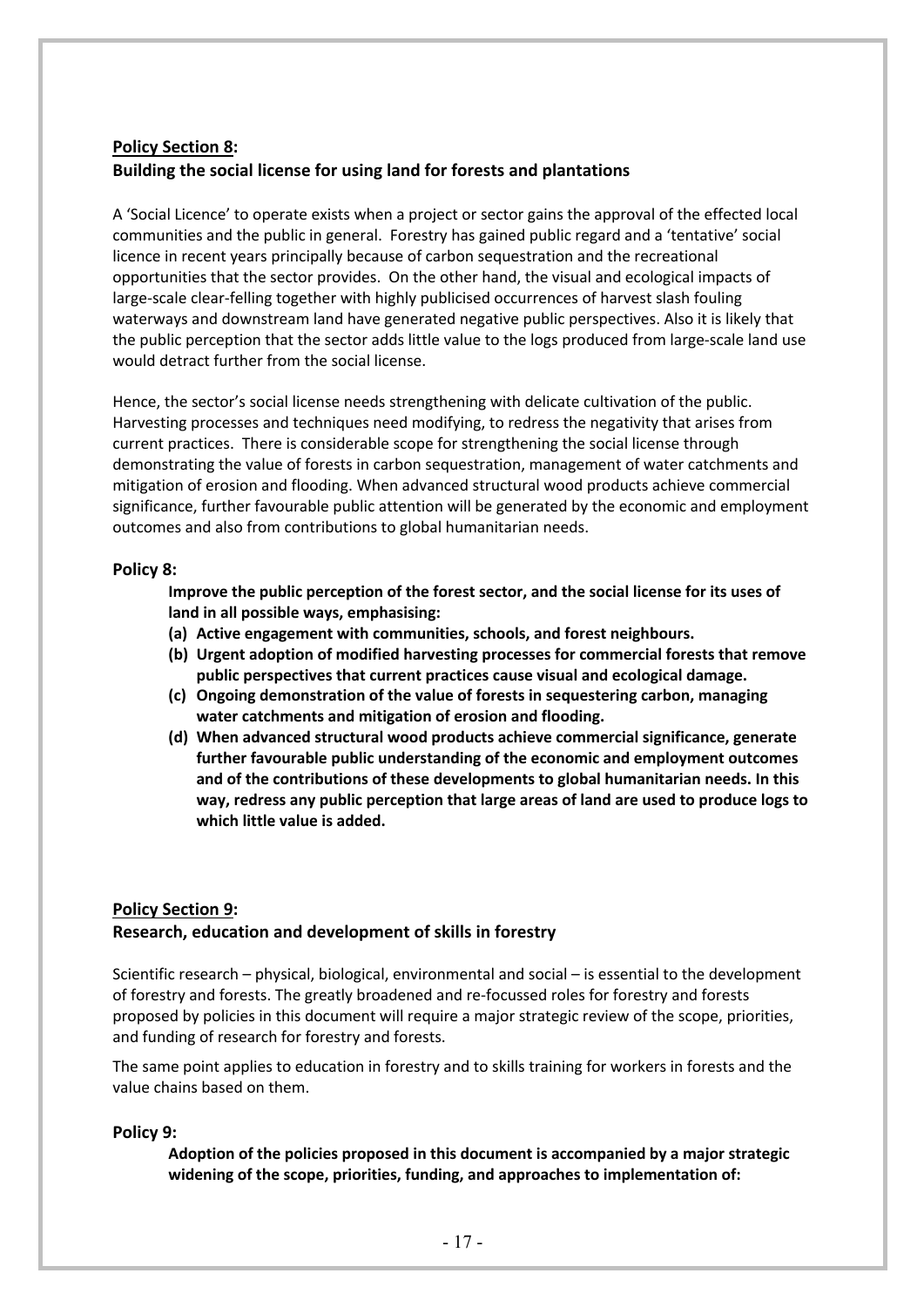- **(a) Forestry and forest research.**
- **(b) Education in forestry and skills training for workers in forests and the value chains based on them.**
- **(c) Expanding scientific research of forest production, management and processing; while also incorporating skills like sector public relations.**

# **Policy Section 10: Forest sector leadership and governance**

The establishment of Te Uru Rakau (Forestry NZ) in 2017 heartened the forest sector, as did the appointment of a Cabinet member as Minister of Forestry. Both moves overcame serious concerns noted during early phases of the work that led to this document.

It is probable that Te Uru Rakau will find that the policies proposed in this document contribute substantially to its own development of strategies for the forest sector. Te Uru Rakau is charged with leading the forest sector by ensuring that policy and strategies are current and pertinent and are co-ordinated across all affected Ministries.

Further, there is increasing need for all primary land-uses to improve and account for environmental performance, particularly in meeting biodiversity targets and in reducing net carbon emissions. This establishes a strong case for a Forestry Satellite Account under the Environmental Reporting Act (2015). Because New Zealand forests fulfil many hugely beneficial environmental and social roles that are not subject to market forces, the forest sector warrants such interpretative accounting. This will provide reliable measures of the potentially massive contribution of forests to the county's lowcarbon economy that is essential.

There is scope too for an expansion of regional and local government forests for erosion control, management of the supply and quality if water resources and the mitigation of pollution from pastoral enterprises. Regional councils oversee the *National Policy on Freshwater Management* and as a consequence regulate waste discharges and are introducing limits on nitrogen, phosphate and silt emissions. Forests will play important roles to support these obligations.

### **Policy 10:**

- **(a) Te Uru Rakau ensures that forest-related legislation is relevant to the needs of the sector and all roles of forestry as described in this policy document**
- **(b) Te Uru Rakau coordinates the work of all Ministries that impinge upon the implementation of aspects of forestry policies – including forests' economic development – as well as conservation, environment, climate change, regional development, and agriculture.**
- **(c) Government establishes a Forestry Satellite Account within the national accounts to provide a comprehensive and reliable view of the value of the various benefits of forests to the nation.**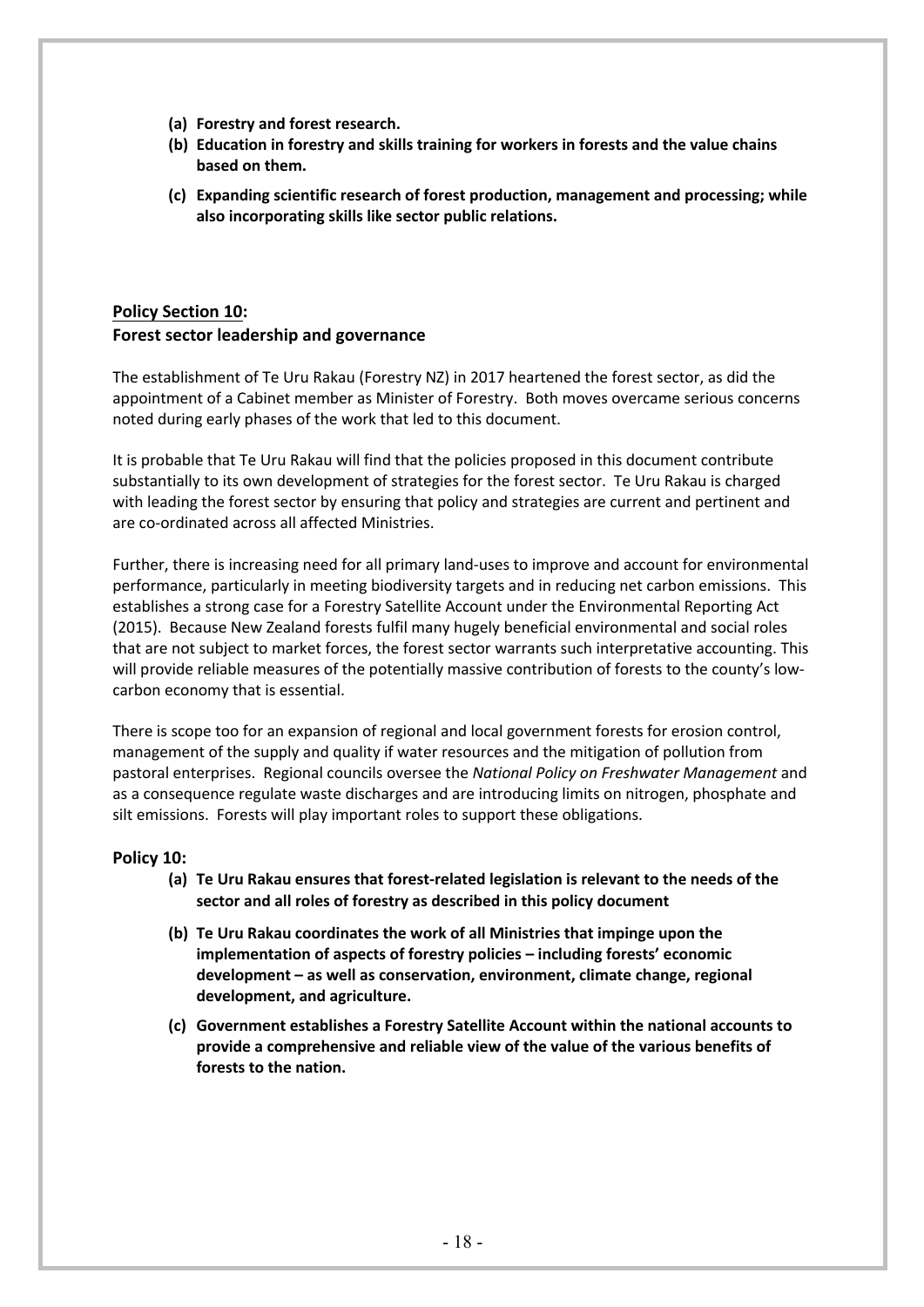#### **Appendix 1: Contributors to the Forest Policy Project Team**

Peter Berg Rens Bosman Jim Carle Garth Cumberland Andy Dick Bill Dyck Peter Edwards Philip Elworthy Trish Fordyce Andrew McEwen Craig Nelson Murray Parrish John Schrider James Treadwell Nigel Williams Glen Mackie William Lilley Brian Johnson Deiter Adams John Galbraith Peter Handford Derek Hopkins Gerard Horgan Lionel Ellis Murray McAllonan Hinanu Mitai-Harris Mike Andrews Justin Forde-Robertson John Novis Neal Gordon Paul Millen Clive Anstey Rowland Burton Tane's Tree Trust Hamish Levack James Denyer Basil Graeme Warren Yardley Peter Clark Elizabrth Orr John Valentine Peter Weir Wayne Bettjeman Juan Monge Tim Payn Marty Verry Tobias Smith Florien Grachan Daiman Otto John Vaney James Sheherd Krisen Kennedy Kevin Reardon

Tim Thorpe Traci Houpapa Ian Jackson David Rhodes Brian Stanley James Treadwell Warren Parker Neil Woods Russell Dale Brian Richardson Trish Fordyce Marcel Vroege R Wayne Cartwright Jeanette Fitzsimmons David Evison Geoff Chapple Lou Sanson A J Tilling Andres Katz Peter Casey Peter Houston Jon Tanner Glen Timms Ian Trotman Guy Watt Mike Wilcox Paul Adams Ket Bradshaw Don Carson Elaine Wright Rt Hon David Carter David Field Paul Marshall Dennis Nielsen David Buckleigh David South Owen Springford John Rawson John Novis Jim Shirley Graham West Bill Libby Steve Wilton Brian Richards Jeff Tombleson Glen Thorby Sally Strang James Denyer Michael Edgar Dan Hammond George Asher Carol West Geoff Thorpe